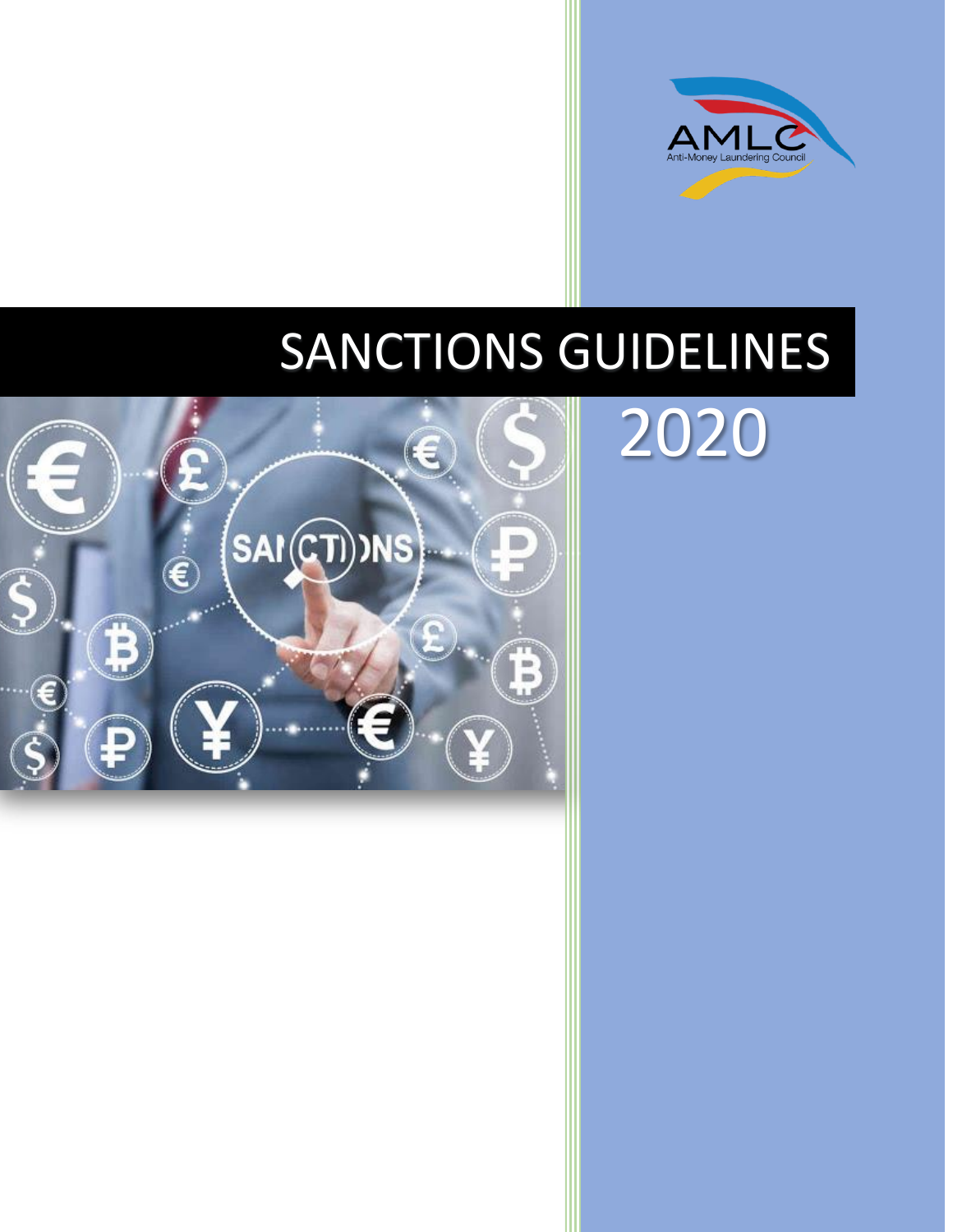### 28 May 2020

The Sanctions Guidelines<sup>1</sup> was prepared by the Anti-Money Laundering Council (AMLC) pursuant to Section 11 of the Terrorism Financing Prevention and Suppression Act of 2012 and the implementing Resolutions under AMLC Resolution No. TF-01 and TF-02 to assist Covered Persons in the implementation of the freezing mechanisms and outlines their obligations thereunder.

The Guidelines is general in nature. Covered persons should also refer to the relevant, up-to-date legislation and rules, as well as specific AMLC guidance where it is available. Please note that each case will be considered on the facts and the specific legal requirements that apply.

<sup>&</sup>lt;sup>1</sup> The Guidelines was largely modeled after the 2018 Financial Sanctions Guidance issued by the Office of Financial Sanctions Implementation, HM Treasury of the United Kingdom.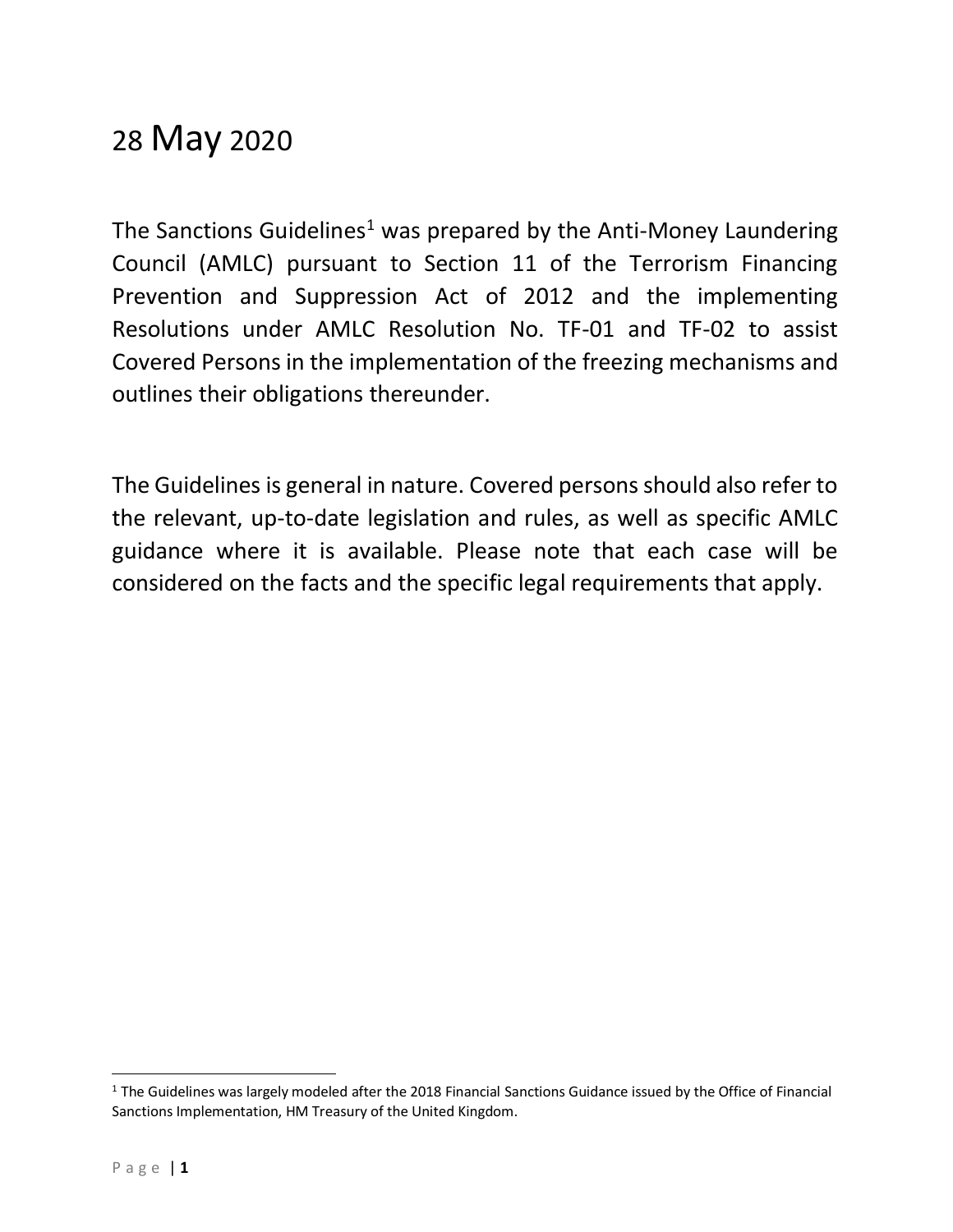### **Table of Contents**

| <b>ANNEXES</b> |  |
|----------------|--|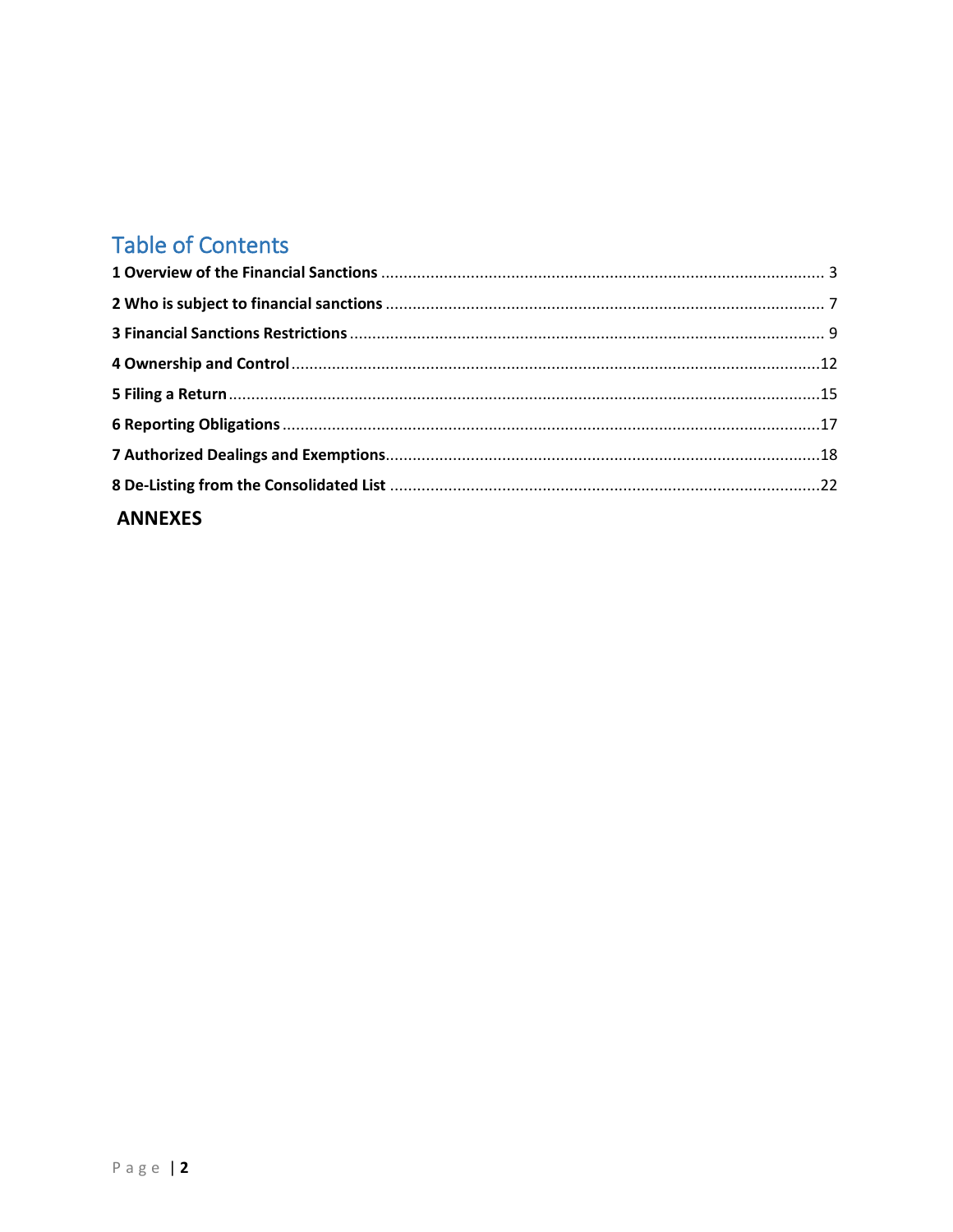### <span id="page-3-0"></span>1 Overview of the Financial Sanctions

### **1.1 What are targeted financial sanctions or TFS?**

The term targeted financial sanctions means both asset freezing and prohibitions to prevent funds or other assets from being made available, directly or indirectly, for the benefit of designated persons and entities.<sup>2</sup>

### **1.2 In the Philippine context, who are designated persons?**

"Designated persons" - refers to:

(a) Any person or entity designated as a terrorist, one who finances terrorism, or a terrorist organization or group under the applicable United Nations Security Council Resolution or by another jurisdiction or supra-national jurisdiction;

(b) Any organization, association, or group of persons proscribed pursuant to Section 17 of the Human Security Act (HSA) of 2007; or

(e) Any person, organization, association, or group of persons whose property or funds, based on probable cause are subject to seizure and sequestration under Section 39 of the HSA of 2007.<sup>3</sup>

### **1.3 Why do we have financial sanctions?**

Financial sanctions are restrictions put in place by the United Nations and its Security Council, a supranational jurisdiction (e.g. European Union), another jurisdiction or by the Philippine government to achieve a specific foreign policy or national security objective. They can:

- limit the provision of certain financial services
- restrict access to financial markets, funds and economic resources.

Financial sanctions are generally imposed to:

- **coerce** a regime, or individuals within a regime, into changing their behavior (or aspects of it) by increasing the cost on them to such an extent that they decide to cease the offending behavior
- **constrain** a target by denying them access to key resources needed to continue their offending behavior, including the financing of terrorism or nuclear proliferation;
- **signal** disapproval, stigmatizing and potentially isolating a regime or individual, or as a way of sending broader political messages nationally or internationally; and/or

<sup>&</sup>lt;sup>2</sup> FATF Methodology Glossary page. 161.

<sup>&</sup>lt;sup>3</sup> Rule 3.a.5, Implementing Rules and Regulations of the Terrorism Financing Prevention and Suppression Act of 2012 (R.A. No. 10168) or TF-IRR.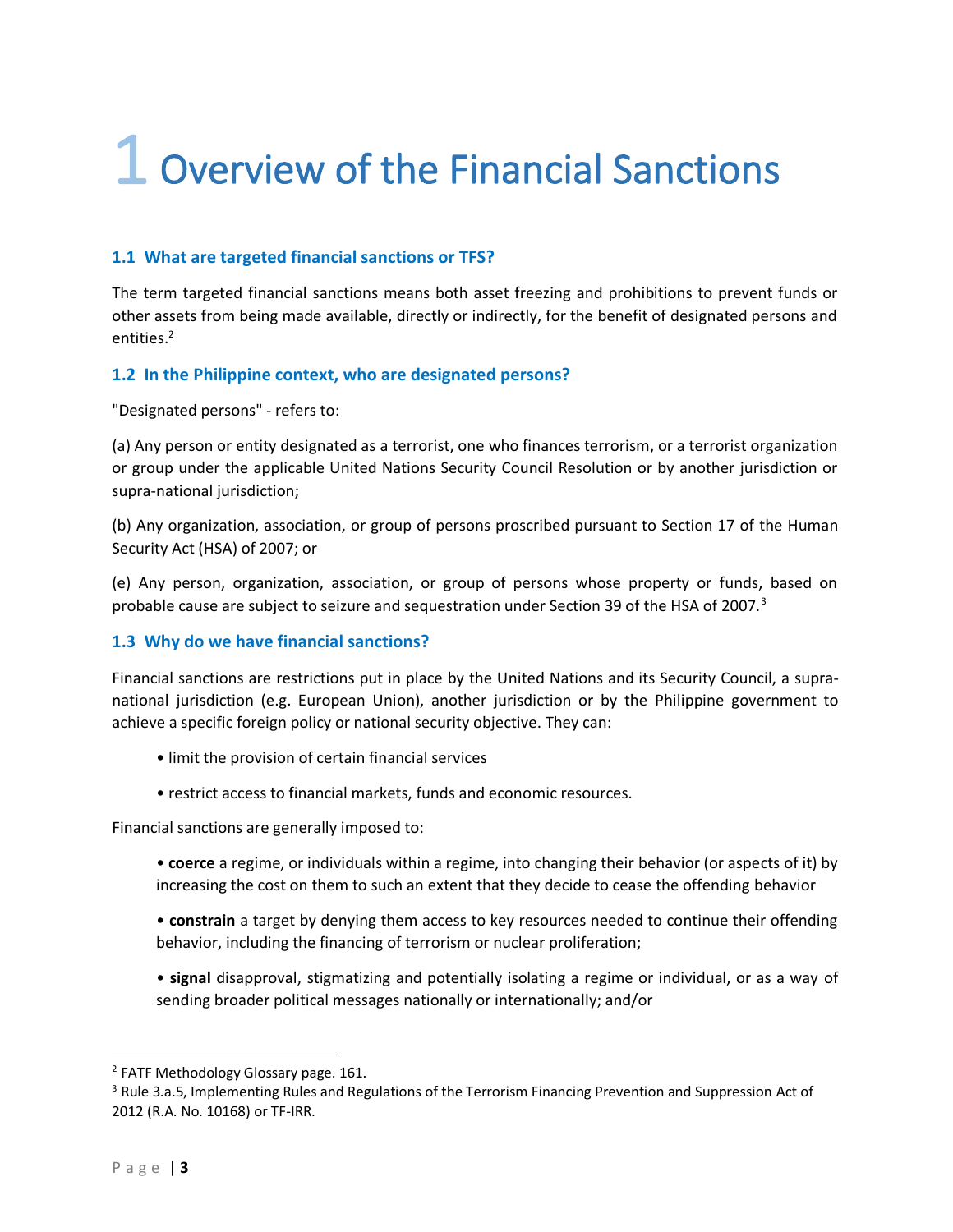• **protect** the value of assets that have been misappropriated from a country until these assets can be repatriated

### **1.4 Types of financial sanctions**

Financial sanctions come in many forms as they are developed in response to a given situation. The Terrorism Financing Prevention and Suppression Act (TF law) provides two (2) types of sanctions:

- **Targeted asset freezes<sup>4</sup>:** these apply to named individuals, entities and bodies, restricting access to funds and economic resources. Someone subject to an asset freeze will be listed on the Consolidated List or proscribed and posted under the AMLC or Anti-Terrorism Council (ATC) websites.
- Prohibition against Dealing<sup>5</sup>: prohibits any person from (a) dealing, directly or indirectly, in any way and by any means, with any property or funds that he knows or has reasonable ground to believe is owned or controlled by a designated person, organization, association or group of persons, including funds derived or generated from property or funds owned or controlled, directly or indirectly, by a designated person, organization, association or group of persons; or (b) makes available any property or funds, or financial services or other related services to a designated person, organization, association or group of persons.

*"Dealing, with regard to property or funds" refers to receiving, acquiring, transacting, representing, concealing, disposing, converting, transferring or moving, using as security or providing financial services.*

*"Making available property or funds, financial services or other related services to designated persons, organizations, associations or groups of persons"* shall mean making or capacitating such designated persons, organizations, associations or groups of persons to obtain benefit or benefits from property or funds, or financial services or other related services.

*"Financial benefit"* includes, but is not limited to, the discharge of a financial obligation of such designated persons, organizations, associations or groups of persons.

*"Dealing"* with a designated person or entity is a criminal offense under Section 8 of the TF law penalized with imprisonment (*reclusion temporal* in its maximum period to *reclusion perpetua*) and a fine of not less than Five Hundred Thousand Pesos (Php500,000.00) nor more than One Million Pesos (Php1,000,000.00).

<sup>4</sup> Under Section 11 of the TF law.

<sup>&</sup>lt;sup>5</sup> Section 8, Ibid.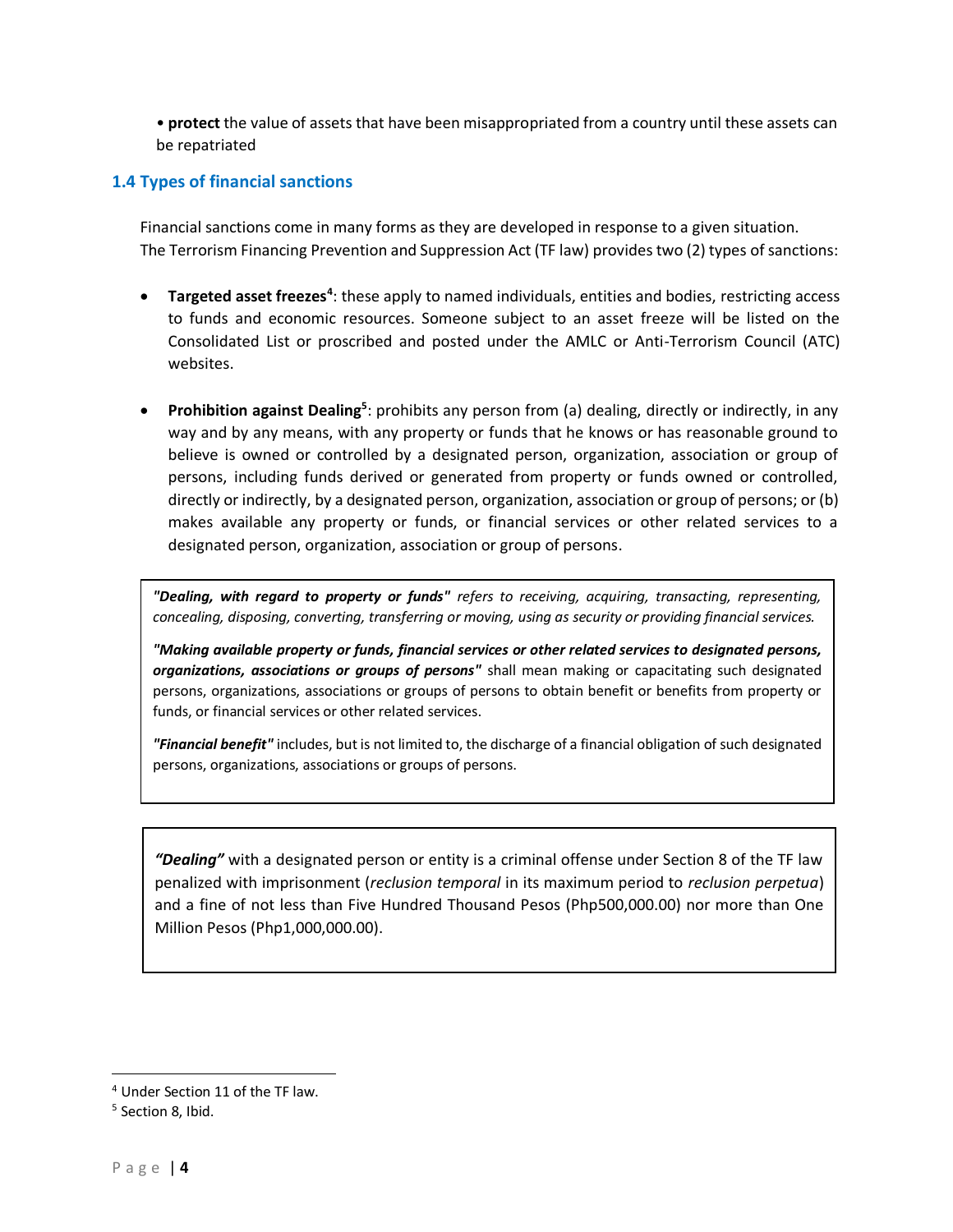### **1.5 What is the AMLC's mandate with regard to financial sanctions?**

The AMLC's mandate is found under paragraph 3, Section 11 (Authority to Freeze) of the TF law which provides:

*SEC. 11. Authority to Freeze. – The AMLC, either upon its own initiative or at the request of the ATC, is hereby authorized to issue an ex parte order to freeze without delay: (a) property or funds that are in any way related to financing of terrorism or acts of terrorism; or (b) property or funds of any person, group of persons, terrorist organization, or association, in relation to whom there is probable cause to believe that they are committing or attempting or conspiring to commit, or participating in or facilitating the commission of financing of terrorism or acts of terrorism as defined herein.*

*[…]*

*Notwithstanding the preceding paragraphs, the AMLC, consistent with the Philippines' international obligations, shall be authorized to issue a freeze order with respect to property or funds of a designated organization, association, group or any individual to comply with binding terrorism-related Resolutions, including Resolution No. 1373, of the UN Security Council pursuant to Article 41 of the Charter of the UN. Said freeze order shall be effective until the basis for the issuance thereof shall have been lifted. During the effectivity of the freeze order, an aggrieved party may, within twenty (20) days from issuance, file with the Court of Appeals a petition to determine the basis of the freeze order according to the principle of effective judicial protection.*

### **1.6 Has the AMLC issued any freeze order to comply with the terrorism-related Resolutions of the UN Security Council (UNSC)?**

Yes. In 2012, the AMLC issued two (2) freeze orders under AMLC Resolution No. TF 01 $^6$  and TF-02 $^7$ .

Freeze Orders under Resolution TF-01 and TF-02 are sanctions targeting the individuals and entities listed under the UN Security Council **Consolidated lists** respectively under UNSC Resolution No. 1267/1989 (known as the "Al Qaeda" Sanctions List) and UNSC Resolution No. 1988 (known as the "Taliban" Sanctions List).

### **1.7 What is the directive and coverage of the freeze orders under Resolution Nos. TF-01 and TF-02?**

The freeze orders direct all covered persons and relevant government agencies to freeze and preserve without delay property or funds, including related accounts, that are maintained or registered with, possessed or controlled by them, in any, which belong to any of the persons, organizations, associations or group of persons mentioned in the Al Qaeda and Taliban Consolidated Sanctions Lists.

 $6$  Annex A (see: amlc.gov.ph/laws/terrorism-financing/resolutions-related-to-terrorism-financing).

 $^7$  Annex B (see: amlc.gov.ph/laws/terrorism-financing/resolutions-related-to-terrorism-financing).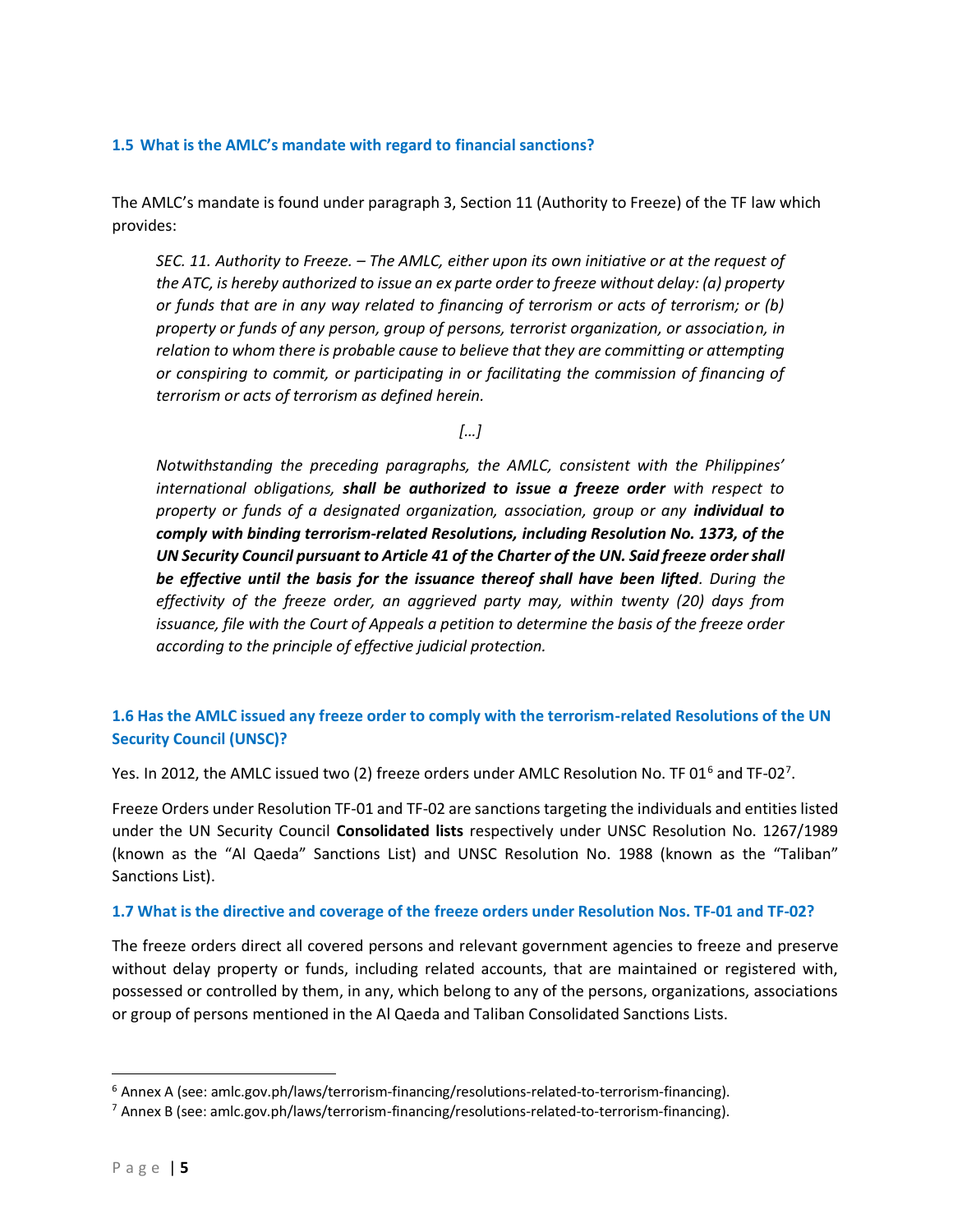The freeze orders cover not only those listed at the time of the issuance of Resolution Nos. TF-01 and TF-02 but also those included in the subsequent updates, modifications and amendments to the Consolidated Lists.

The Consolidated Lists and the updates thereto may be downloaded from the UN Security Council website [\(https://www.un.org/securitycouncil/content/un-sc-consolidated-list\)](https://www.un.org/securitycouncil/content/un-sc-consolidated-list) or on the AMLC website [\(http://www.amlc.gov.ph/un-sanctions-list/al-qaeda](http://www.amlc.gov.ph/un-sanctions-list/al-qaeda) and [http://www.amlc.gov.ph/un](http://www.amlc.gov.ph/un-sanctions-list/taliban)[sanctions-list/taliban\)](http://www.amlc.gov.ph/un-sanctions-list/taliban).

### **1.8 Who needs to comply with financial sanctions?**

TF-01 and TF-02 directs the following to comply with the financial sanctions (freeze order and prohibition against dealing) imposed on the individuals and entities under the Consolidated List:

- a. Covered persons as defined under the AMLA, as amended<sup>8</sup>;
- b. Relevant government agencies (e.g. Land Transportation Office, Land Registration Authority, Register of Deeds, Maritime Industry Authority [MARINA], and the Civil Aviation Authority of the Philippines); and
- c. The general public, particularly with regard to the prohibition against dealing under Section 8 of the TF law.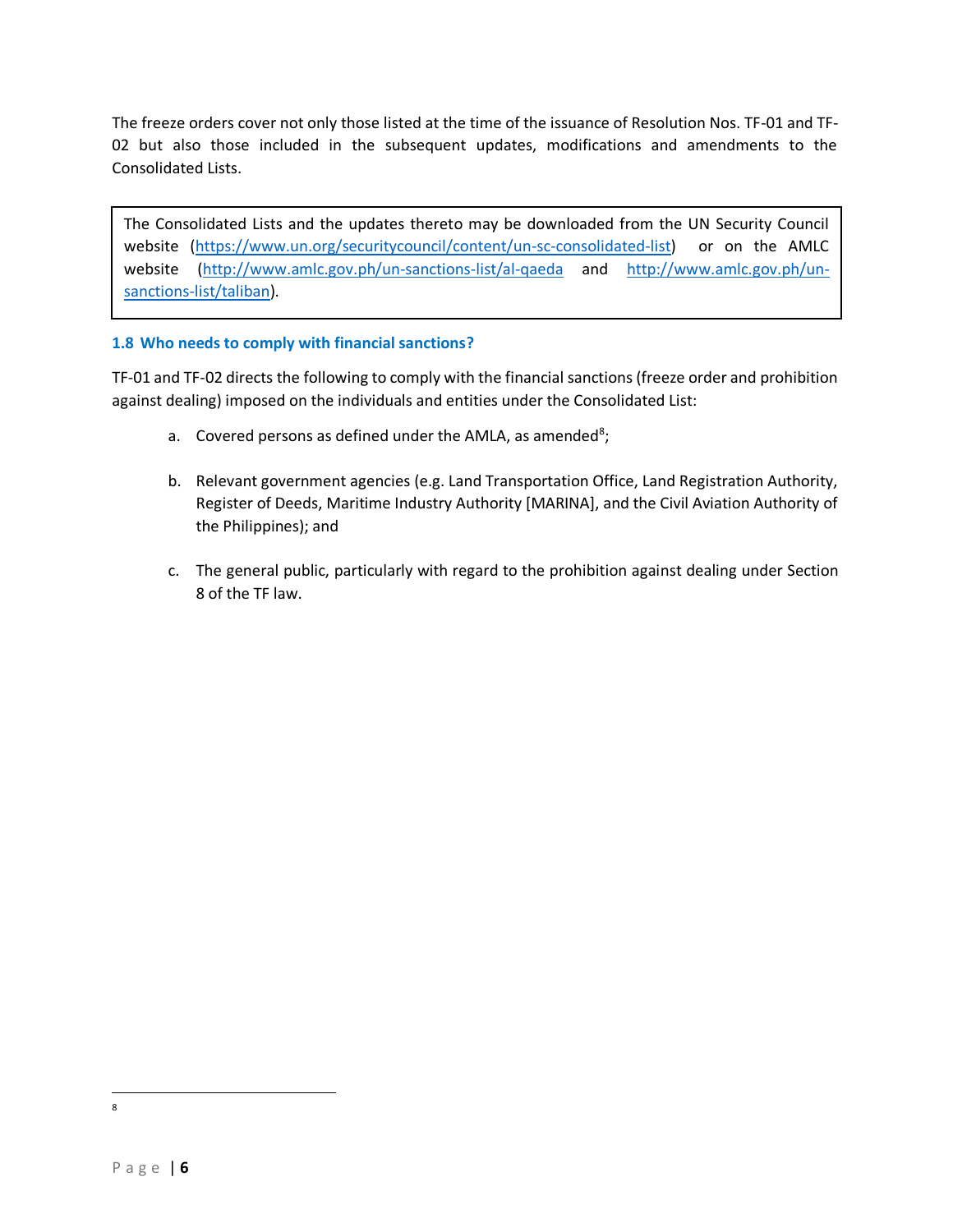### <span id="page-7-0"></span>2 Who is subject to financial sanctions

### **2.1 Designated persons and entities under the Consolidated List**

They include those individuals and entities in the Consolidated Lists under UNSC 1267/1989 (Al Qaeda), 1988 (Taliban), those proscribed under the HSA of 2007<sup>9</sup> (e.g. the Abu Sayyaf Group), those subject to seizure and sequestration under Section 39 thereof, and those subject to freeze orders pursuant to UNSC 1373.<sup>10</sup>

The Consolidated Lists and the updates thereto may be downloaded from the UN Security Council website [\(https://www.un.org/securitycouncil/content/un-sc-consolidated-list\)](https://www.un.org/securitycouncil/content/un-sc-consolidated-list) or on the AMLC website [\(http://www.amlc.gov.ph/un-sanctions-list/al-qaeda](http://www.amlc.gov.ph/un-sanctions-list/al-qaeda) and [http://www.amlc.gov.ph/un-sanctions-list/taliban\)](http://www.amlc.gov.ph/un-sanctions-list/taliban).

### **2.2 Using the Consolidated List**

The consolidated list contains a range of information to aid the identification of designated persons. For an individual this can include their:

- aliases
- date of birth
- passport details
- nationality
- last known address
- employment or government role

You may find that the name of an individual or entity you are dealing with matches one or more entries on the consolidated list. This is known as a **name match**. However, it does not necessarily mean that the individual or entity you are dealing with is the same one on the list. If you are satisfied that this is the case, you do not need to take further action. If the individual or entity you are dealing with matches **all the information** on the consolidated list, this is likely to be a **target match**.

<sup>&</sup>lt;sup>9</sup> An entity designated by a foreign jurisdiction or supra-national jurisdiction may be proscribed as a terrorist group in the Philippines and subject to financial sanctions:

*<sup>&</sup>quot;Rule 22. e. Other designations. - Pursuant to Sec.54 (7) of the HSA of 2007 and consistent with the national interest, all requests for designations made by another jurisdiction or supra-national jurisdiction shall be referred by the DFA to the ATC to determine if proscription under Sec.17 of the HSA of 2007 is warranted and, if so, the ATC shall correspondingly commence proscription proceedings."*

<sup>10</sup> Rule 15.b (iv) of the TF-IRR.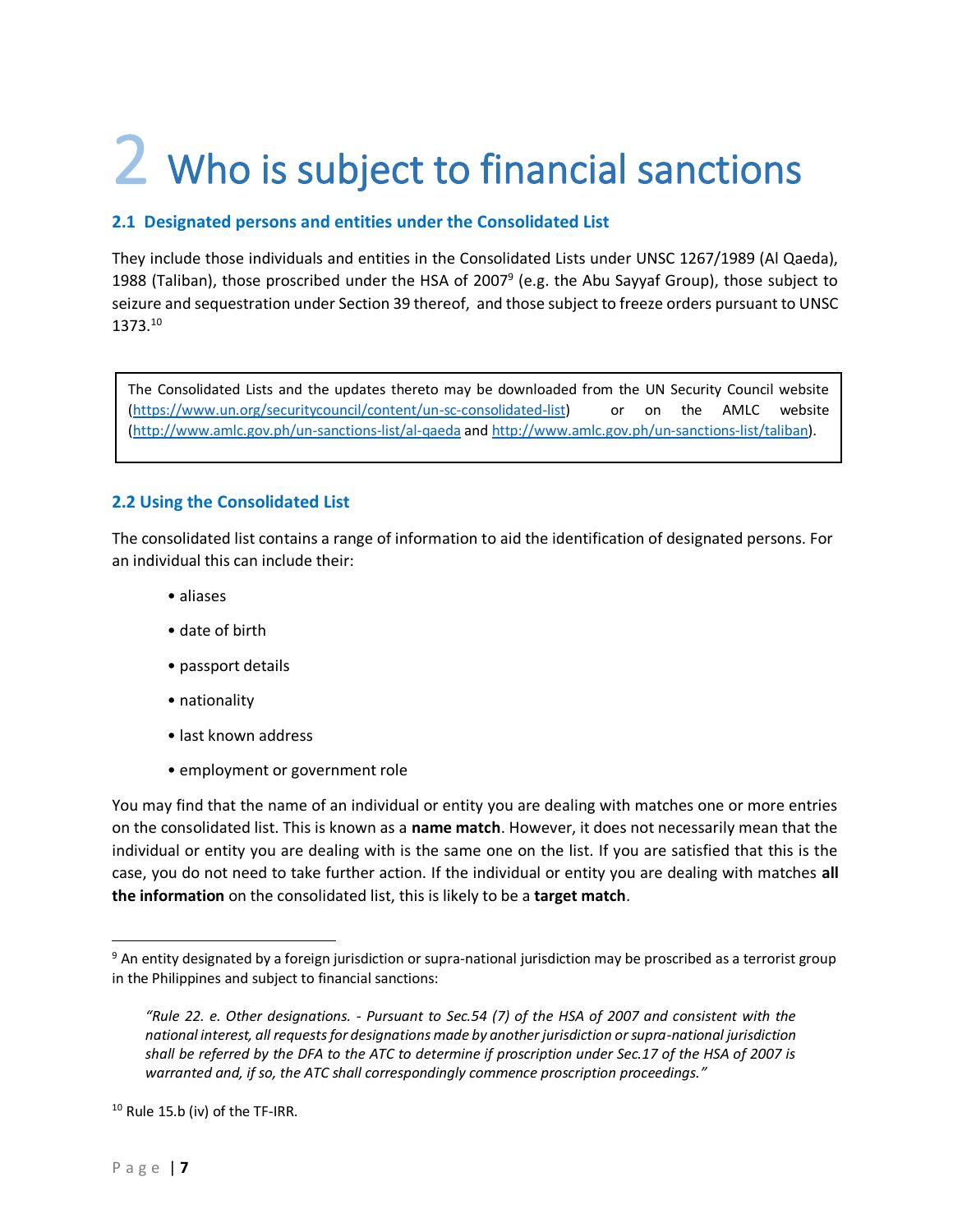If having consulted the consolidated list you are still unsure on whether you have a target match, you can contact the AMLC for assistance.

### **2.3 Name and Target Matches**

| <b>Situation</b>                                                                                                                                                                | <b>Assessment</b>                                                                                                                                                                                                                                                                                                                                                 |
|---------------------------------------------------------------------------------------------------------------------------------------------------------------------------------|-------------------------------------------------------------------------------------------------------------------------------------------------------------------------------------------------------------------------------------------------------------------------------------------------------------------------------------------------------------------|
| You have a name match for a person who is a<br>Filipino national listed as a member of the Abu<br>Sayyaf Group (ASG) based in Basilan and involved<br>in kidnapping for ransom. | Name match                                                                                                                                                                                                                                                                                                                                                        |
| However, the person you are dealing with is a<br>European foreign exchange student.                                                                                             |                                                                                                                                                                                                                                                                                                                                                                   |
| You have a name match for an Indonesian<br>identified as a foreign terrorist fighter.                                                                                           | Name match                                                                                                                                                                                                                                                                                                                                                        |
| However, the man you are dealing with is a<br>regular bank client with a different date of birth.                                                                               |                                                                                                                                                                                                                                                                                                                                                                   |
| You have a close name match for a person                                                                                                                                        | Potential target match.                                                                                                                                                                                                                                                                                                                                           |
| subject to a terrorist asset freeze and they have<br>a similar date of birth but a different address.                                                                           | You may have identified a new alias being used to<br>circumvent financial sanctions.                                                                                                                                                                                                                                                                              |
|                                                                                                                                                                                 | Subject to the rules and guidelines prescribed herein,<br>funds actually received or in the possession of the<br>covered person shall be frozen.                                                                                                                                                                                                                  |
|                                                                                                                                                                                 | Apart from filing an STR, covered persons should,<br>inform the AMLC on the same day the freeze is<br>through<br>implemented,<br>email<br>the<br>to<br>secretariat@amlc.gov.ph, copy furnish the Executive<br>Director, that a freeze has been implemented pursuant<br>to these guidelines.<br>Said information shall be<br>accompanied by the following details: |
|                                                                                                                                                                                 | a. The subject's account name, number and<br>amount frozen;<br>The subject's entry under the relevant<br>b.<br>Consolidated List; and<br>The date and time the freeze or hold order is<br>c.<br>implemented.                                                                                                                                                      |
|                                                                                                                                                                                 | The AMLC, within 36 hours from receipt of the<br>information, shall confirm the propriety of the freeze.<br>If no confirmation is received within the said 36-hour<br>period, the freeze shall be automatically lifted.                                                                                                                                           |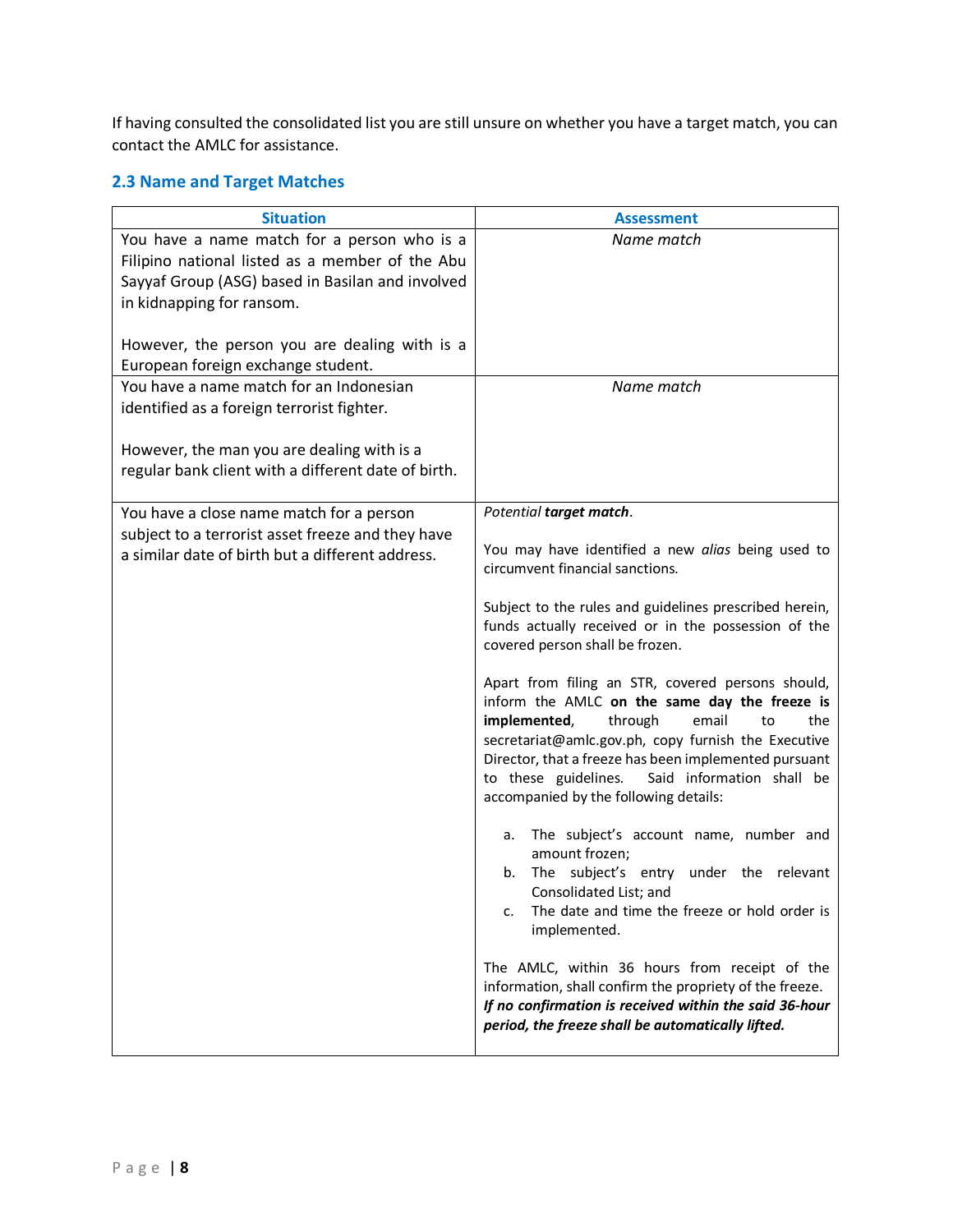## <span id="page-9-0"></span>3 Financial Sanctions Restrictions

This Chapter provides an overview of asset freezing, which is the most common form of financial sanction**.**

### **3.1 Asset freezes**

The assets freeze, as set out in paragraph 1 (a) of UNSC Resolution 2161 (2014),<sup>11</sup> applies to individuals, groups, undertakings and entities whose names are referred to in the Al Qaida Sanctions List of the Al-Qaida Sanctions Committee<sup>12</sup>. It obliges Member States to:

*Freeze without delay the funds and other financial assets or economic resources of these individuals, groups, undertakings and entities, including funds derived from property owned or controlled directly or indirectly, by them or by persons acting on their behalf or at their direction, and ensure that neither these nor any other funds, financial assets or economic resources are made available, directly or indirectly for such persons' benefit, or by their nationals or by persons within their territory.*

The purpose of the assets freeze is to deny listed individuals, groups, undertakings and entities the means to support terrorism. To achieve this, it seeks to ensure that no funds, financial assets or economic resources of any kind are available to them for so long as they remain subject to the sanctions measures.<sup>13</sup>

### **3.1.1 What do they do?**

Where the financial sanction is an asset freeze, it is generally prohibited to:

- deal with the frozen funds or economic resources, belonging to or owned, held or controlled by a designated person
- make funds or economic resources available, directly or indirectly, to, or for the benefit of, a designated person
- engage in actions that, directly or indirectly, circumvent the financial sanctions prohibitions

The funds and economic resources are to be frozen immediately by the person in possession or control of them. An asset freeze does not involve a change in ownership of the frozen funds or economic resources, nor are they confiscated or transferred to the AMLC for safekeeping.

 $11$  Asset Freeze. Explanation of Terms, page 1 (approved by the Al Qaeda Sanctions Committee on 24 February 2015). www.un.org

<sup>&</sup>lt;sup>12</sup> Applies also to the Taliban Sanctions List.

<sup>&</sup>lt;sup>13</sup> Asset Freeze. Explanation of Terms (supra.)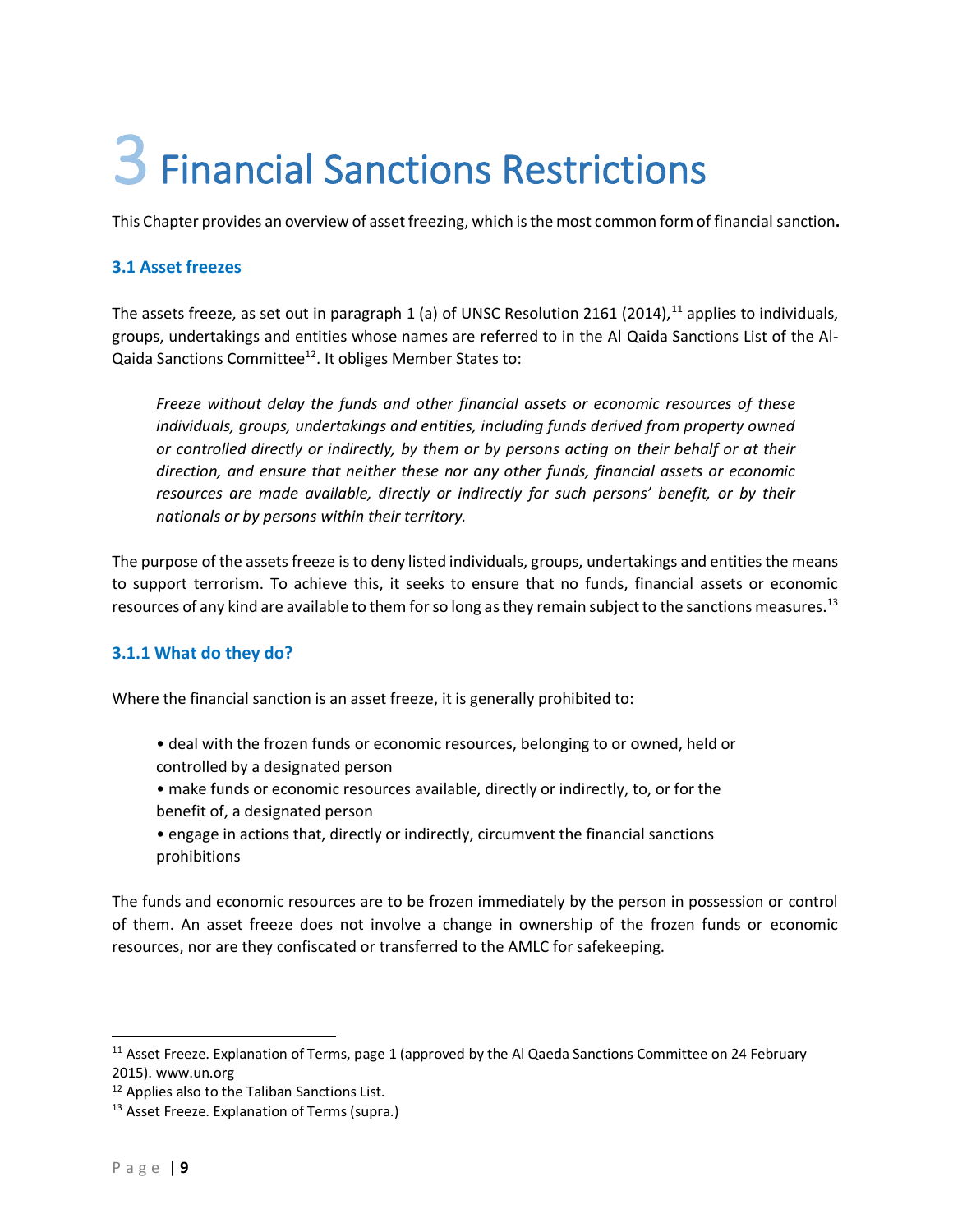*Freeze - refers to the blocking or restraining of specific property or funds from being transacted, converted, concealed, moved, or disposed of without affecting the ownership thereof (Rule 3.a.8, TF-IRR)*

### **3.1.2 What must you do?**

If you know or have "probable cause" that you are in possession or control of, or are otherwise dealing with, the funds or economic resources of a designated person you must:

- freeze them
- not deal with them or make them available to, or for the benefit of, the designated person, unless: a) the transaction is an **authorized dealing**; or b) the transaction is exempted as a duly authorized expense (See Chapter 7 of this Guidance)
- file a return (See Chapter 5)

*Probable cause -* refers to a reasonable ground of suspicion supported by circumstances warranting a cautious person to believe that property or funds are in any way related to terrorism financing, acts of terrorism or other violations under the TF Suppression Act (Rule 3.a.9, TF –IRR)

*Authorized Dealings*. - Subject to the procedure as hereafter provided, the prohibition against dealing with property or funds under Section 8 of the TF Suppression Act shall not apply to the following:

*i) Payments falling under humanitarian exemptions, as provided for under Section 13 of the TF Suppression Act;*

*ii) Payments necessary to satisfy a judicial, administrative or arbitral judgment rendered or lien encumbered, prior to the date of designation or listing of the designated persons, organizations, associations or groups of persons;*

*iii) Payments of (a) interest or other earnings due on frozen deposit accounts or other assets, provided that, interest or other earnings due thereon shall similarly be frozen once received; or (b) obligations under a valid contract entered into before the accounts or other assets were frozen by reason of the account holder's designation (Rule 8.b, TF-IRR)*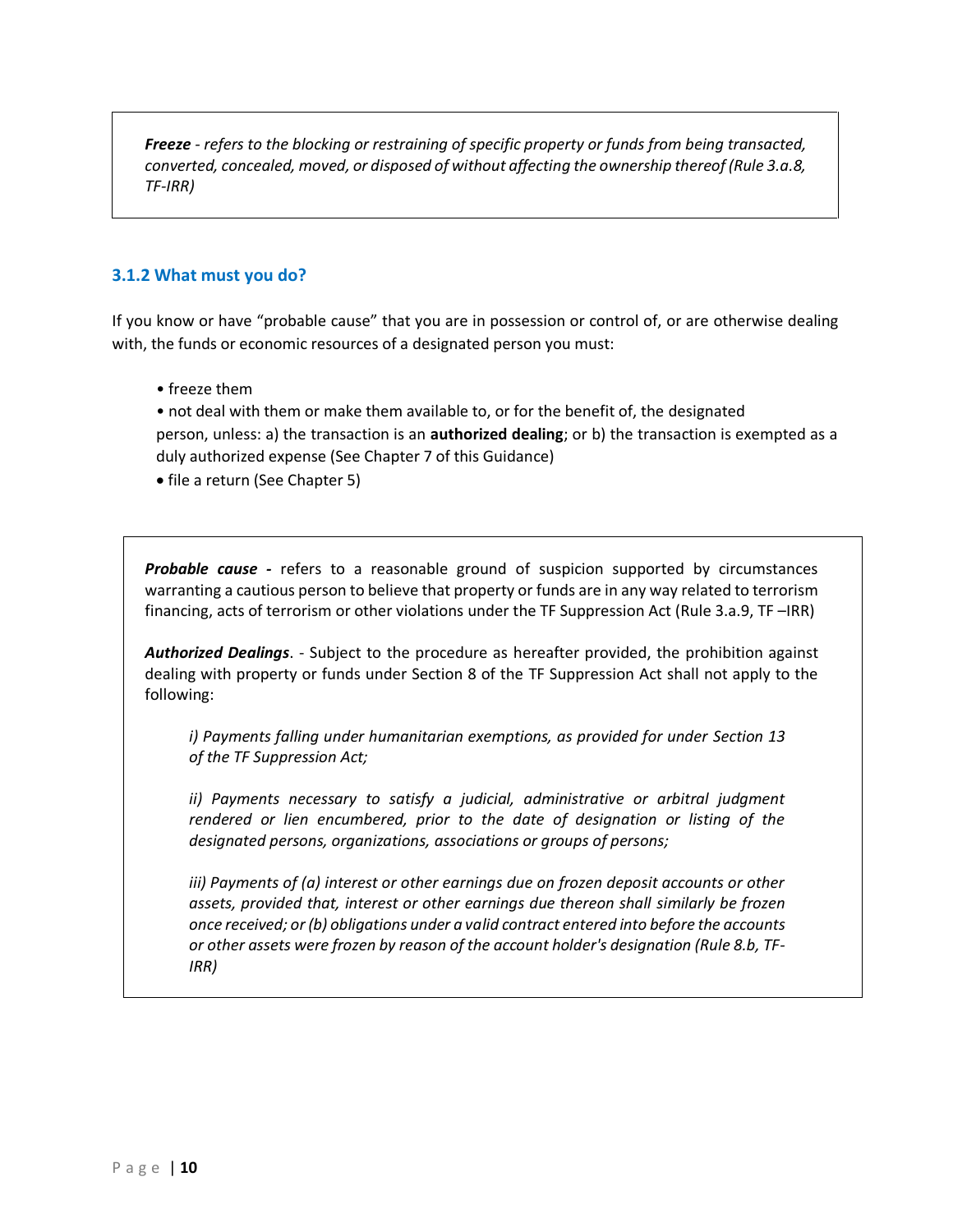### **3.1.3. Scope of the asset freeze**

The assets freeze applies to all assets owned or controlled by listed individuals, groups, undertakings and entities. It also applies to the funds that derive from property that they own or control, directly or indirectly, or that are owned or controlled by persons acting on their behalf or at their direction.

### **3.1.4. What must be frozen**

The TF law requires the freeze of **"property or funds**" which refers to financial assets, property of every kind, whether tangible or intangible, movable or immovable, however acquired, and legal documents or instruments in any form, including electronic or digital, evidencing title to, or interest in, such funds or other assets, including, but not limited to, bank credits, travellers cheques, bank cheques, money orders, shares, securities, bonds, drafts, or letters of credit, and any interest, dividends, or other income on or value accruing from or generated by such funds or other assets.

### *Mistaken Identity/Safe Harbor Provision*

*In case a freeze has been effected based on mistaken identity, no administrative, criminal or civil proceedings shall lie against any person or entity, including covered persons and relevant government agencies, for effecting a freeze on the property or funds in the absence of bad faith, gross negligence or malice (Rule 11.b, TF-IRR)*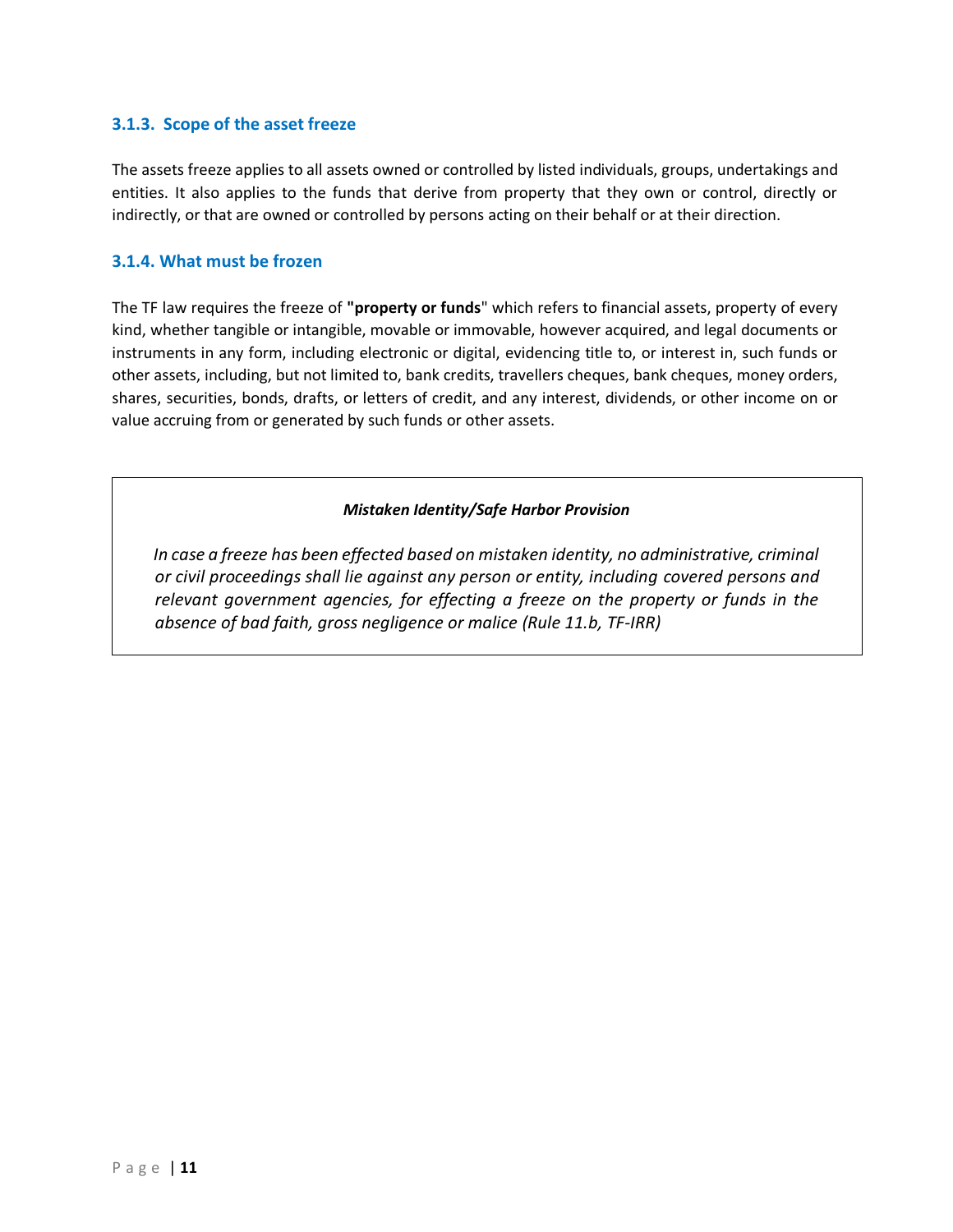## <span id="page-12-0"></span>4Ownership and Control

If a person is a designated person their name will be recorded on the consolidated list. However, an asset freeze and some financial services restrictions will also apply to entities that are owned or controlled, directly or indirectly, by a designated person. Those entities may not be designated in their own right, so their name may not appear on the consolidated list. However, those entities are similarly subject to financial sanctions.

### **4.1 Ownership**

Ownership under these Guidelines include **"beneficial ownership"**. A "**beneficial owner"** refers to any natural person who:

- Ultimately owns or controls the customer and/or on whose behalf a transaction or activity is being conducted; or
- $\bullet$  Has ultimate effective control over a legal person or arrangement.<sup>14</sup>

If the ultimate beneficial owner of a juridical person is a designated person, the financial sanctions shall also apply to the said juridical person.

If the ultimate beneficial ownership of an entity rests with a designated person (for example, they own a corporate body which owns another corporate body), the AMLC takes the view that all entities that are part of the ownership chain are subject to financial sanctions.

### Example:

**Entity X** is not listed under the consolidated list. However, your research shows that the majority owner or the beneficial owner of **Entity X** is designated **Entity Y**.

As the ownership criterion has been met, **Entity X** is also subject to the same restrictions as designated **Entity Y**. 15

<sup>&</sup>lt;sup>14</sup> Guidelines on Identifying Beneficial Ownership, AMLC Regulatory Issuance A, B and C, No. 3 (s. 2018). <sup>15</sup> Lifted from (and modified) the 2018 Financial Sanctions Guidance, Office of the Financial Sanctions Implementation (OFSI), UK.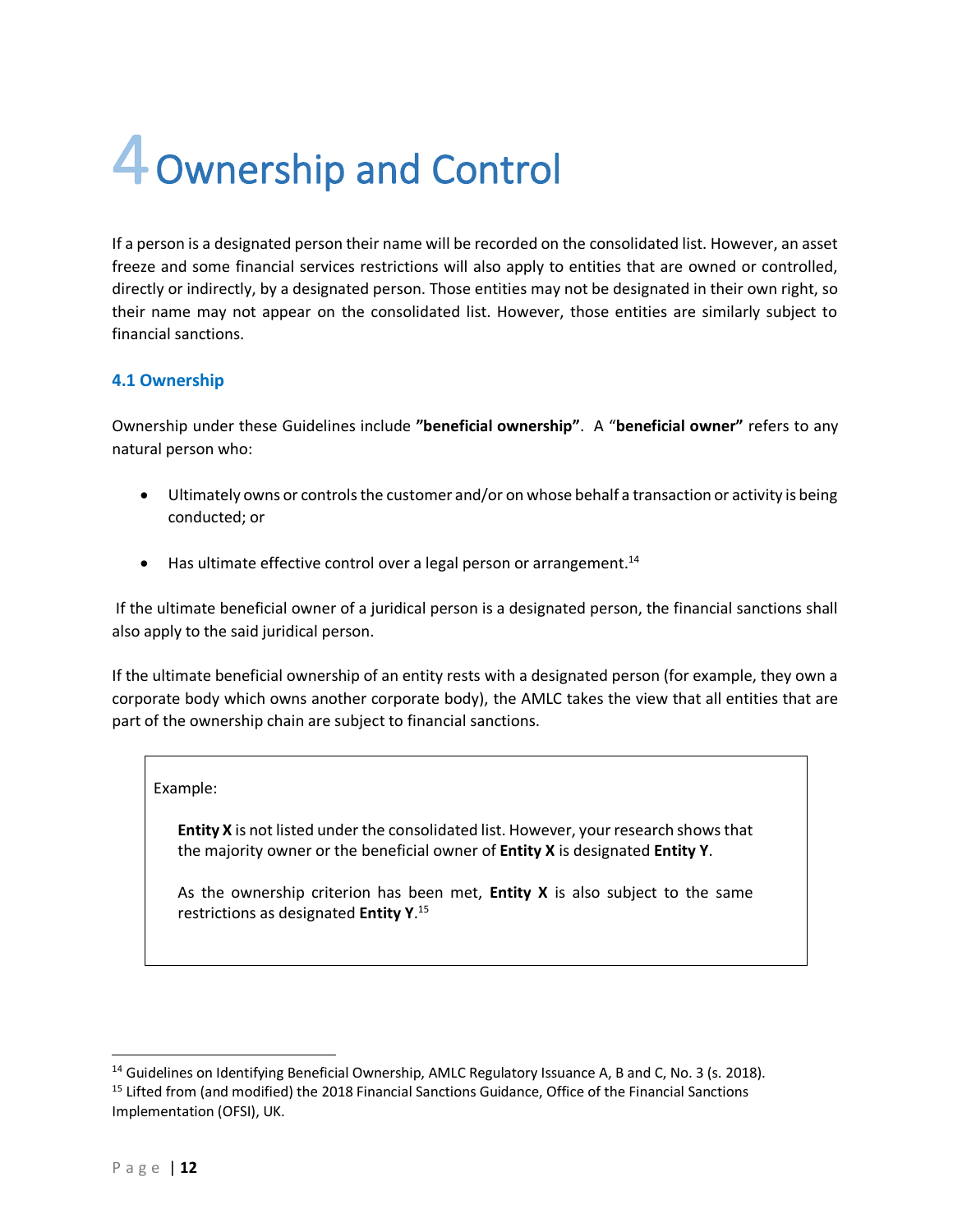### **4.1.1 Minority interests**

If a designated person has a minority interest in another legal person or entity this does not necessarily mean that financial sanctions also apply to them as the ownership criterion has not been met. However, you should remain vigilant to any changes in the stake held by the designated person in case it increases to greater than 20% (or they obtain a majority interest) at which point financial sanctions will also apply to that legal person or entity.

You should also consider whether a designated person is in 'control' of another legal person or entity. Financial sanctions apply in this situation even where a designated person only possesses a minority interest.

### **4.2 Control**

The AMLC considers that the satisfaction of at least one of the following criteria<sup>16</sup> is sufficient to establish whether a legal person or entity is controlled by another legal person or entity, alone or pursuant to an agreement with another shareholder or other third party:

- Having the right or exercising the power to appoint or remove a majority of the members of the administrative, management or supervisory body of such legal person or entity.
- Having appointed solely as a result of the exercise of one's voting rights a majority of the members of the administrative, management or supervisory bodies of a legal person or entity who have held office during the present and previous financial year.
- Controlling alone, pursuant to an agreement with other shareholders in or members of a legal person or entity, a majority of shareholders' or members' voting rights in that legal person or entity.
- Having the right to exercise a dominant influence over a legal person or entity, pursuant to an agreement entered into with that legal person or entity, or to a provision in its Memorandum or Articles of Association, where the law governing that legal person or entity permits its being subject to such agreement or provision.
- Having the power to exercise the right to exercise a dominant influence referred to in the point above, without being the holder of that right (including by means of a front company)

<sup>&</sup>lt;sup>16</sup> Page 22, VII Ownership and Control, EU Best Practices for the effective implementation of restrictive measures, 24 June 2015.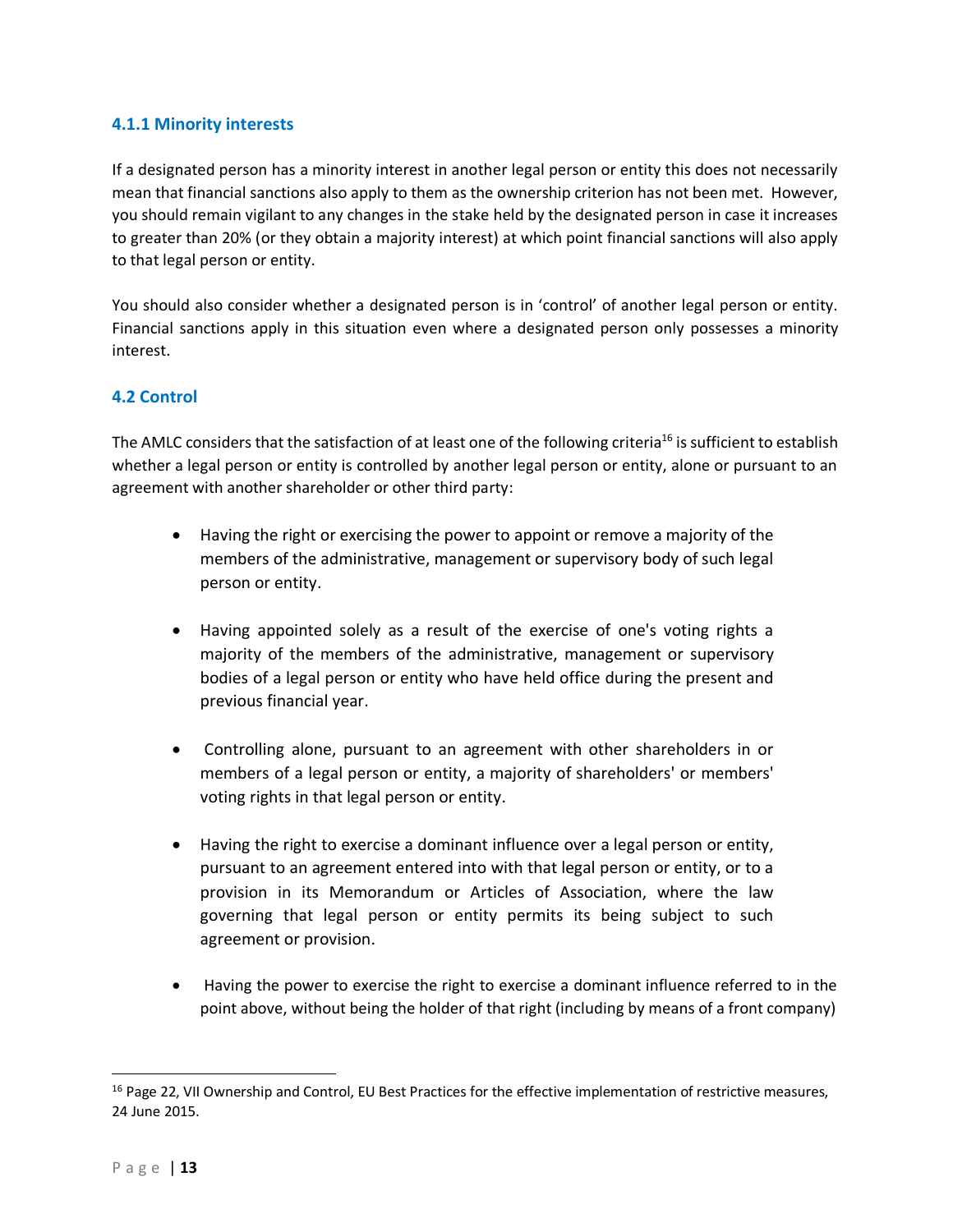The aforementioned list of criteria is intended to be indicative of the factors leading to control being established and should not be seen as exhaustive.

It's possible that a designated person may have control or use of another person's bank accounts or economic resources and may be using them to circumvent financial sanctions.

Examples could include a designated person registering assets in the name of associates or family members, or using non-designated persons' bank accounts to hold funds and facilitate transfers.

Such actions by the designated person may constitute a breach of the prohibitions or circumvention of financial sanctions and may result in a criminal prosecution.

*Rule16.a Duty to Preserve the Frozen Property or Funds.<sup>17</sup> - Upon receipt of the notice of a freeze order, the covered persons and/or relevant government agencies shall immediately preserve the subject property or funds in accordance with the order of the AMLC and shall forthwith serve a copy of the notice of the freeze order upon the owner or holder of the property or funds.* 

*Any responsible officer or person who fails to comply with a freeze order shall suffer the penalty of imprisonment ranging from six (6) months to four (4) years and a fine of not less than Five Hundred Thousand Pesos (Php500,OOO.OO) at the discretion of the court, without prejudice to the administrative sanctions that the AMLC may impose on the erring covered person.*

### *"Notice of Freeze Order"*

The "Notice of Freeze Order" generally refers to AMLC Resolutions Nos. TF-01 and TF-02 notices which were published and posted on the AMLC website on 2 and 9 October 2012, respectively. Resolutions TF-01 and TF-02 are regularly updated every time the Consolidated List is updated by the UN Security Council through a *Note Verbale* posted on the AMLC website.

The foregoing notwithstanding, the AMLC is authorized to issue TF Resolutions directing the freeze of accounts or assets which were not in the name of designated persons but, upon investigation, were found to be owned or controlled by them. In such cases, the duty to freeze and preserve the subject assets will begin upon receipt of the specific TF Resolution by the covered person or concerned government agency.

<sup>&</sup>lt;sup>17</sup> Rule 16, TF Law-IRR.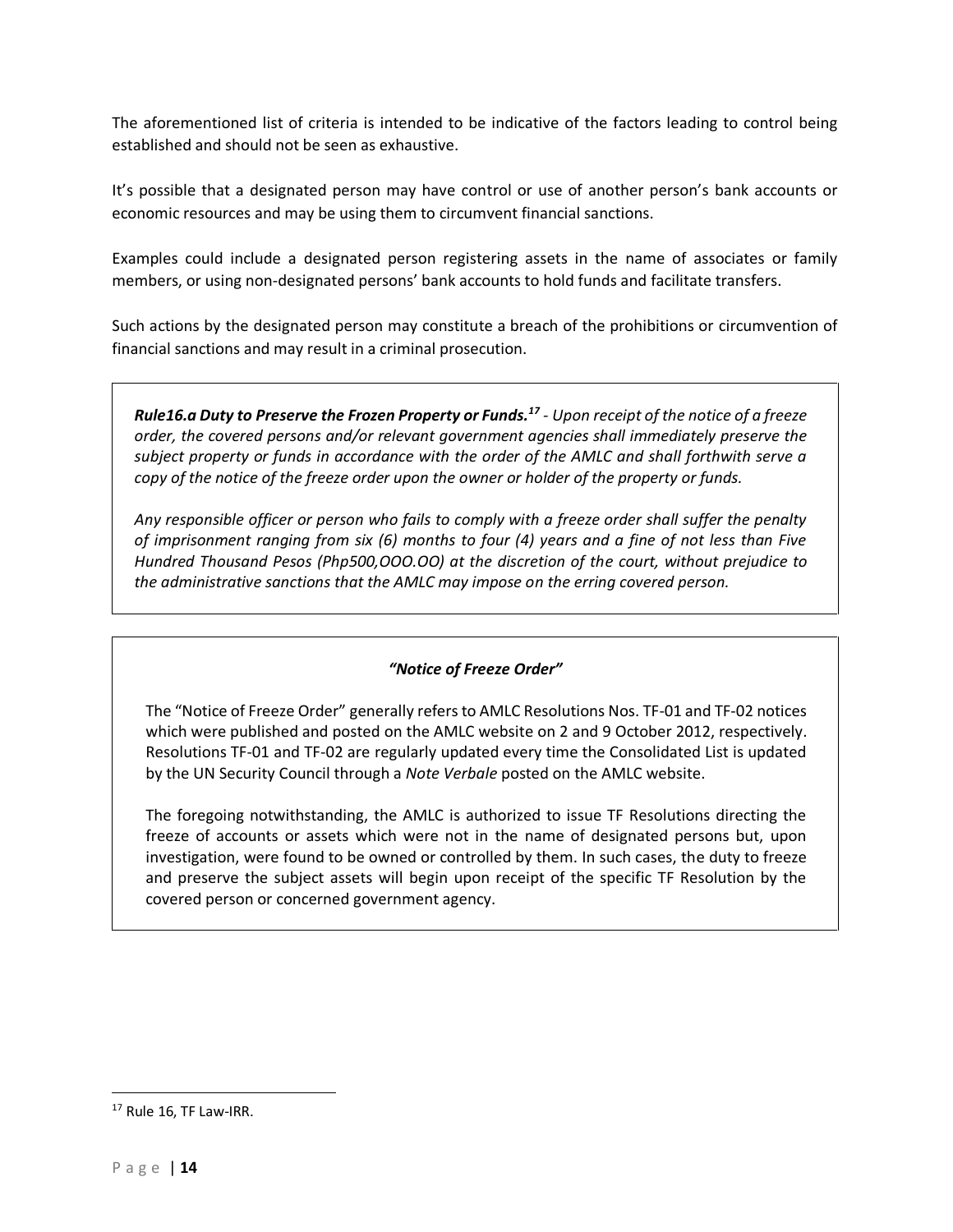### <span id="page-15-0"></span>5 Filing a Return

### **5.1. When must a return be filed?**

Under the Guidelines, there are three (3) instances wherein covered persons are required to file a return:

- a. When there is a **target match**, i.e., the subject person or entity fully matches the description in the Consolidated List, covered persons shall file a detailed electronic return within 24 hours from effecting the freeze.
- b. In cases where there is merely a *potential* target match, covered persons shall file a detailed electronic return within 24 hours from receipt of the AMLC's confirmation (See Chapter 2 of this Guidelines).
- c. For cases where the AMLC directs the freeze of the funds and other assets of a person or entity who, although not specifically included in the Consolidated List, was nevertheless found to be acting for and in behalf of or under the direction of those designated under the Consolidated List.<sup>18</sup> United Nations Security Council Resolution No. 1988, par.1(a), covered persons shall file the detailed electronic return within 24 hours from receipt of the AMLC Resolution to freeze.

In all of the above instances, the detailed electronic return (E-return)<sup>19</sup> shall specify the following information:

For covered persons:

- 1.The account number(s);
- 2. The name(s) of the account owner(s) or holder(s);
- 3. The time of freezing of all subject accounts;
- 4. The balance of the account as of the time of freezing;

5. The related accounts, if any, including the balance thereof as of the time of freezing; and

6. Explanation as to the ground for the identification of related accounts.

<sup>&</sup>lt;sup>18</sup> United Nations Security Council Resolution No. 1988, par. 2 (a).

<sup>19</sup> AMLC Registration and Reporting Guidelines (ARRG)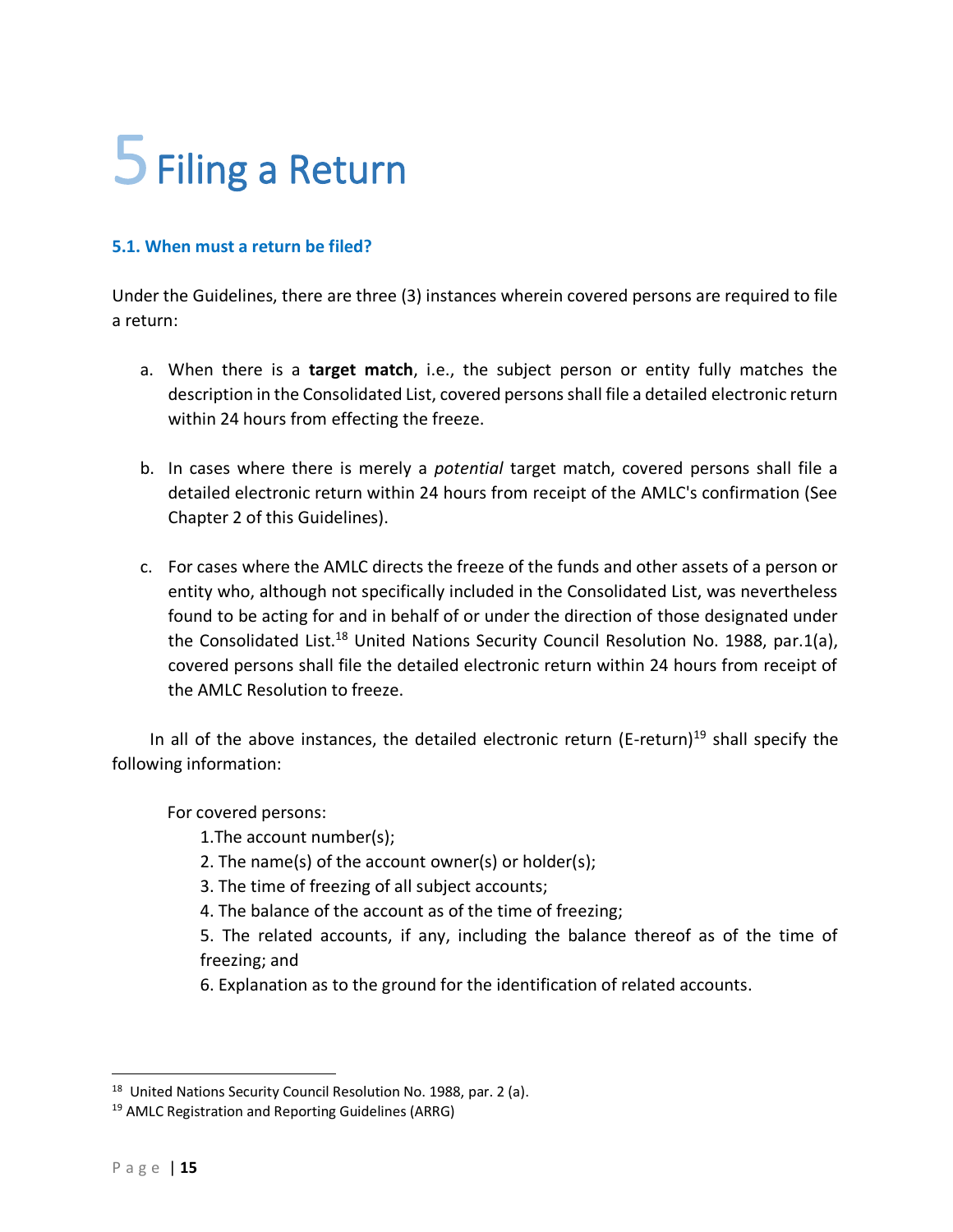For relevant government agencies:

- 1. The nature and description of the property;
- 2. The name(s) of the owner(s) and/or holder(s) of the property;
- 3. The mode and date of acquisition of the property by the owner(s); and
- 4. The location of the property.<sup>20</sup>

*Non-compliance with the requirement to submit to the AMLC within twenty-four (24) hours from receipt of the freeze order a detailed written return on the accounts subject of the freeze order, and their related accounts amounts to a Less Serious Violation under the Rules 4, Section 2 of the AMLC Rules of Procedure in Administrative Cases (RPAC) penalized with a monetary penalty.* 

<sup>20</sup> Rule 16.c, TF-IRR.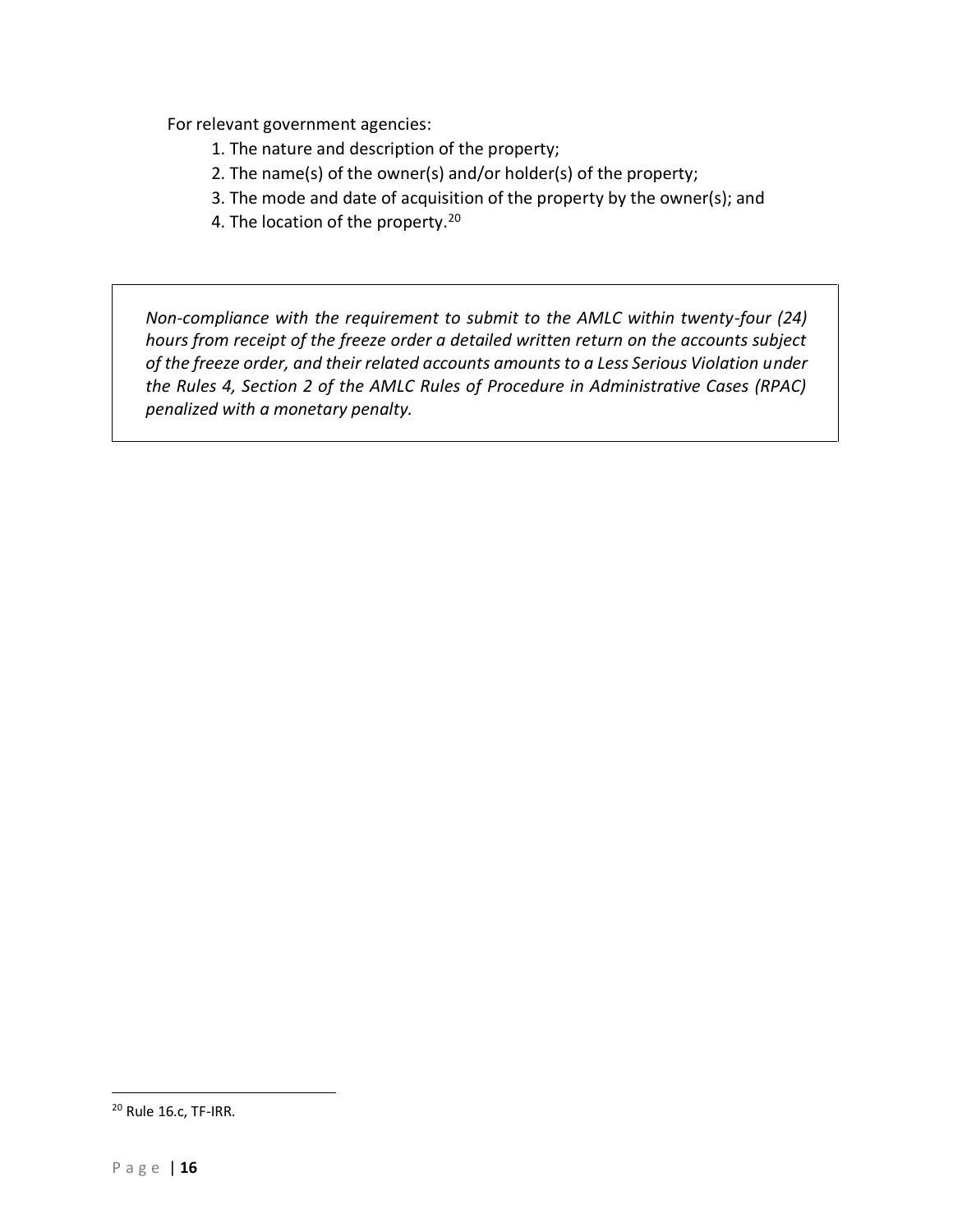### <span id="page-17-0"></span>6 Reporting Obligations

### **6.1. Reporting of Suspicious Transactions**

As defined under Rule 3.a.15 of the TF law-IRR, a "Suspicious transaction" refers to a transaction with a covered person, regardless of the amount involved that is, in any way, related to terrorism financing or terrorist acts.

It includes attempted transactions made by suspected or designated terrorist individuals, organizations, associations or groups of persons.

If you are a covered person or Designated Non-Financial Business or Profession (DNFBP) you must promptly submit a Suspicious Transaction Report (STR) to the AMLC on the next working day from occurrence<sup>21</sup>, if you know or have reasonable grounds to suspect that the transaction is being made by:

- a designated person, e.g. a potential target match (See Chapter 2.3 of this Guidelines on the requirement to freeze and immediately inform the AMLC); or
- an entity owned or controlled by a designated person.

Attempted dealings as defined under Rule 16.d of the TF law-IRR are likewise reported as suspicious transactions.

If the transaction is made by a person who matches all the description and identifier information provided in the Consolidated List, (i.e. a **target match**), the obligation is to *not* to file an STR but **to freeze** the account or assets and file a return within 24 hours to the AMLC.

 $21$  Section 2.2, Rule 22 of the 2018 Implementing Rules and Regulations (IRR) of R.A. No. 9160, as amended (See:AMLC Regulatory Issuance A, B and C No.1 [s. 2020]).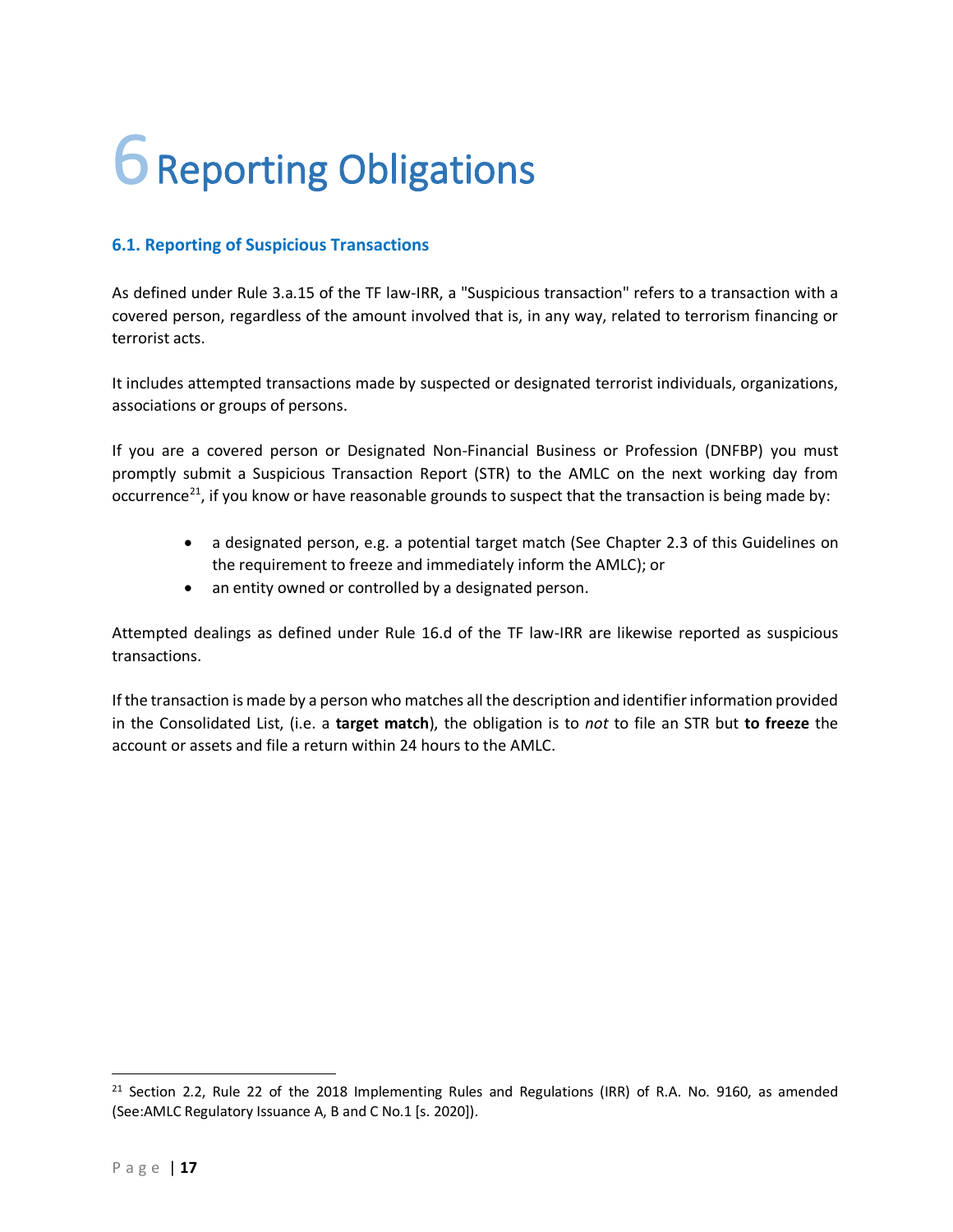### <span id="page-18-0"></span>7 Authorized Dealings and Exemptions

### **7.1 Authorized Dealings**

The effect of a freeze order is to block or restrain a specific property or funds from being transacted, converted, concealed, moved, or disposed of without affecting the ownership thereof.<sup>22</sup> Once a freeze order is effected, persons are prohibited from dealing<sup>23</sup> with the subject property or funds unless the transactions would qualify as "authorized dealings" such as the following:

i) Payments falling under humanitarian exemptions, as provided for under Section 13 of the TF Suppression Act; or

ii) Payments necessary to satisfy a judicial, administrative or arbitral judgment rendered or lien encumbered, prior to the date of designation or listing of the designated persons, organizations, associations or groups of persons.

### **7.1.1 Crediting Frozen Accounts**

Crediting frozen accounts under the TF Law generally permits a person to make the following payments into a frozen account without the need for a prior authorization, so long as the funds involved are payments of:

(a) interest or other earnings due on frozen deposit accounts or other assets, provided that, interest or other earnings due thereon shall similarly be frozen once received; or

(b) obligations under a valid contract entered into before the accounts or other assets were frozen by reason of the account holder's designation.<sup>24</sup>

The provision on authorized dealings under the TF Law is interpreted to allow a relevant institution to credit a frozen account with payments from a third party, provided that the incoming funds are also frozen and that it informs the AMLC is informed of the transaction without delay.

### **7.2 Exemptions**

Despite the implementation of freeze order, any listed individual or group may apply to the 1267 Committee for an exemption to get access to a certain amount of the frozen asset. This exemption is solely for basic necessities expenses only such as food, fees, utilities and medicines.

<sup>22</sup> Rule 3.a.8, TF Law-IRR.

<sup>23</sup> As previously defined herein, **"dealing, with regard to property or funds"** refers to receiving, acquiring, transacting, representing, concealing, disposing, converting, transferring or moving, using as security or providing financial services.

<sup>&</sup>lt;sup>24</sup> Rule 8.b, TF Law-IRR.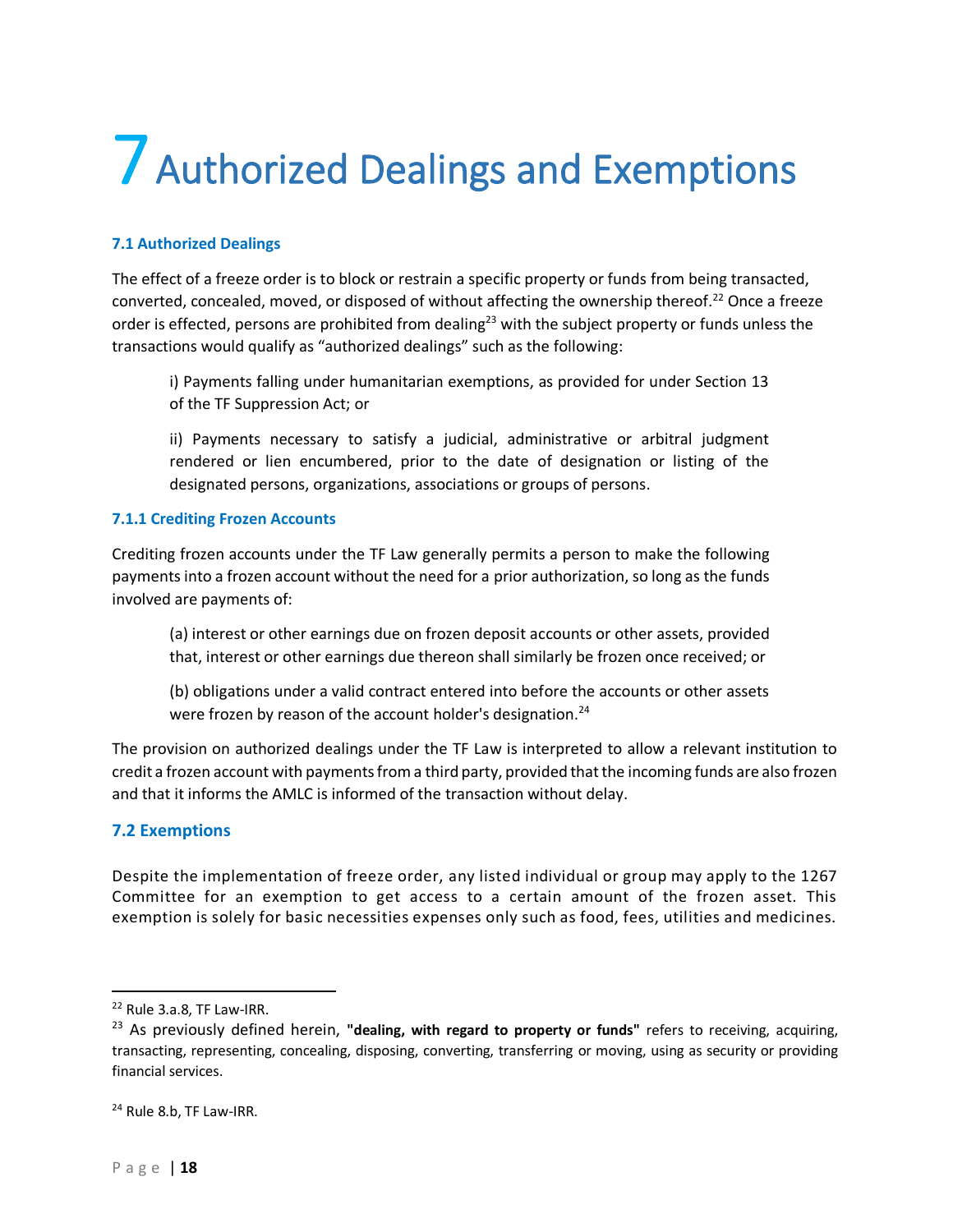Information on this matter is available on the 1276 Committee website ( [click for more details\)](https://www.un.org/securitycouncil/sanctions/1267/aq_sanctions_list). This application must be submitted to the AMLC.

In addition, any person who is wrongfully sanctioned by the asset freezing mechanism for having a similar name as the designated individual or group may apply for the lifting of the freeze by submitting to the AMLC relevant identification documents such as the national ID, passport, birth certificate, certificate of registration issued by appropriate government agency, and the like.

### **7.2.1 Assets Freeze**

### **I. Relevant Security Council resolutions and Committee Guidelines**

The exemptions from the assets freeze are provided for by the following:

- Security Council Resolution 2368 (2017): paragraph 10 and paragraphs 81-82.
- Security Council Resolution 1452 (2002), as amended by resolution 1735 (2006)
- Committee Guidelines: Section 11

### **II. Who is entitled to submit the request for exemptions to the assets freeze?**

Member States who intend to authorize, where appropriate, access to frozen funds or other financial assets or economic resources.

### **III. What type of exemptions to assets freeze can be requested?**

There are two types of exemptions to assets freeze:

- For basic expenses
- For extraordinary expenses

### **1. The basic expenses exemption**

Pursuant to paragraph 1(a) of resolution 1452 (2002), as amended by paragraph 15 of resolution 1735 (2006) as well as Section 11 (d) of the Committee's [Guidelines,](https://www.un.org/securitycouncil/sanctions/1267/committee-guidelines) notifications regarding the basic expenses exemption are to be submitted for Committee's consideration and must, as appropriate, include the following information:

- 1. Recipient (name and address)
- 2. Recipient's permanent reference number on the ISIL (Da'esh) & Al-Qaida Sanctions List
- 3. Recipient's bank information (name and address of bank, account number)
- 4. Purpose of payment and justification of the determination of the expenses falling under the basic expenses exemption:
- Basic expenses, including payment for foodstuffs, rent or mortgage, medicines and medical treatment, taxes, insurance premiums, and public utility charges;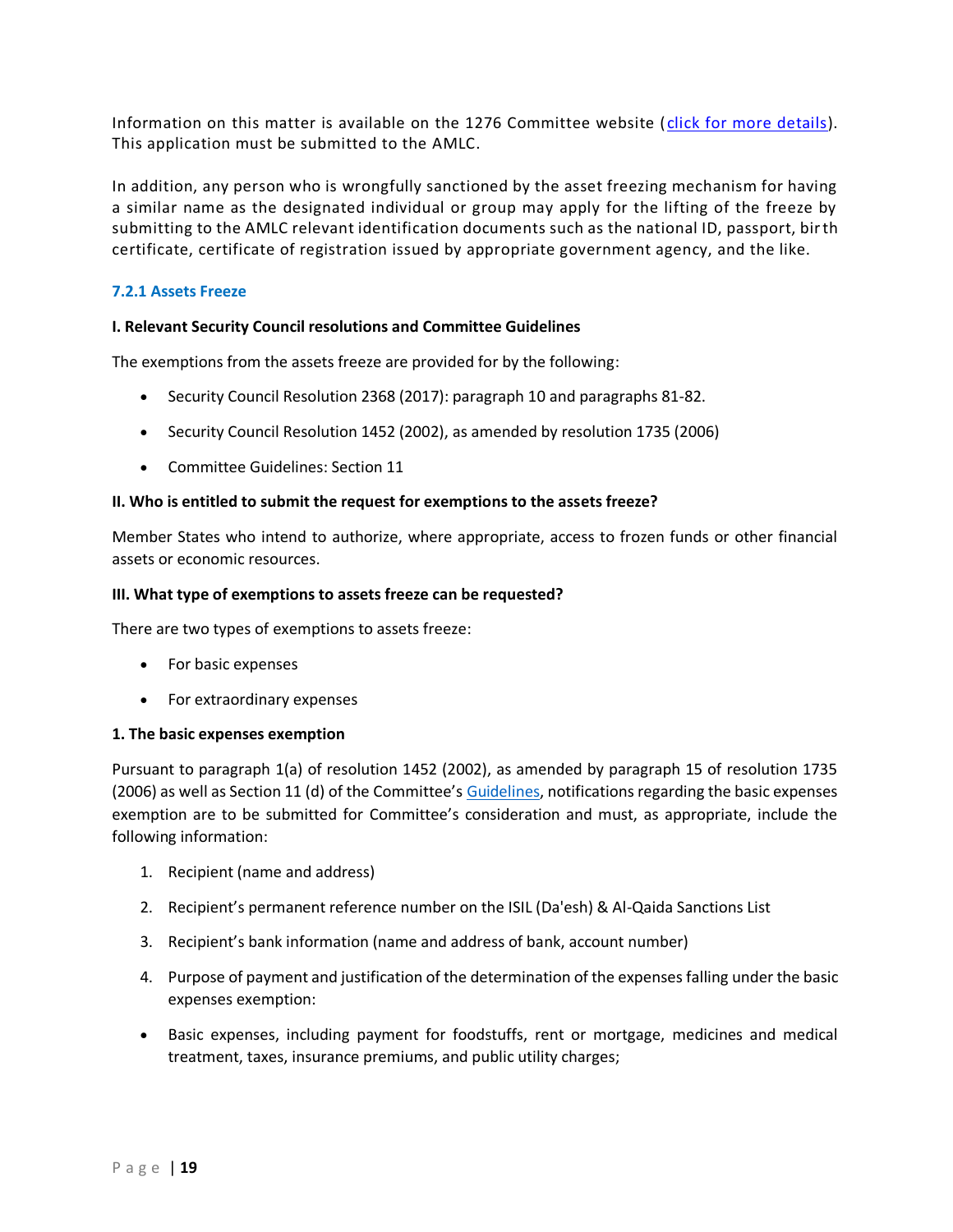- Payment of reasonable professional fees and reimbursement of incurred expenses associated with the provision of legal services;
- Fees or service charges for routine holding or maintenance of frozen funds or other financial assets or economic resources.
	- 1. Amount of instalment
	- 2. Number of instalments
	- 3. Payment starting date
	- 4. Bank transfer or direct debit
	- 5. Interests
	- 6. Specific funds being unfrozen
	- 7. Other information.

### **2. The extraordinary expenses exemption**

Pursuant to paragraph 1 (b) of resolution 1452 (2002) as well as Section 11 (d) of the Committee's [Guidelines](https://www.un.org/securitycouncil/sanctions/1267/committee-guidelines), requests for the extraordinary expenses are to be submitted for Committee's consideration and must, as appropriate, include the following information:

- 1. Recipient (name and address)
- 2. Recipient's permanent reference number on the ISIL (Da'esh) & Al-Qaida Sanctions List
- 3. Recipient's bank information (name and address of bank, account number)
- 4. Purpose of payment and justification of the determination of the expenses falling under the extraordinary expenses (other categories than the ones mentioned under paragraph 1(a) of resolution 1452 (2002)).
- 5. Amount of installment
- 6. Number of installments
- 7. Payment starting date
- 8. Bank transfer or direct debit
- 9. Interests
- 10. Specific funds being unfrozen
- 11. Other information.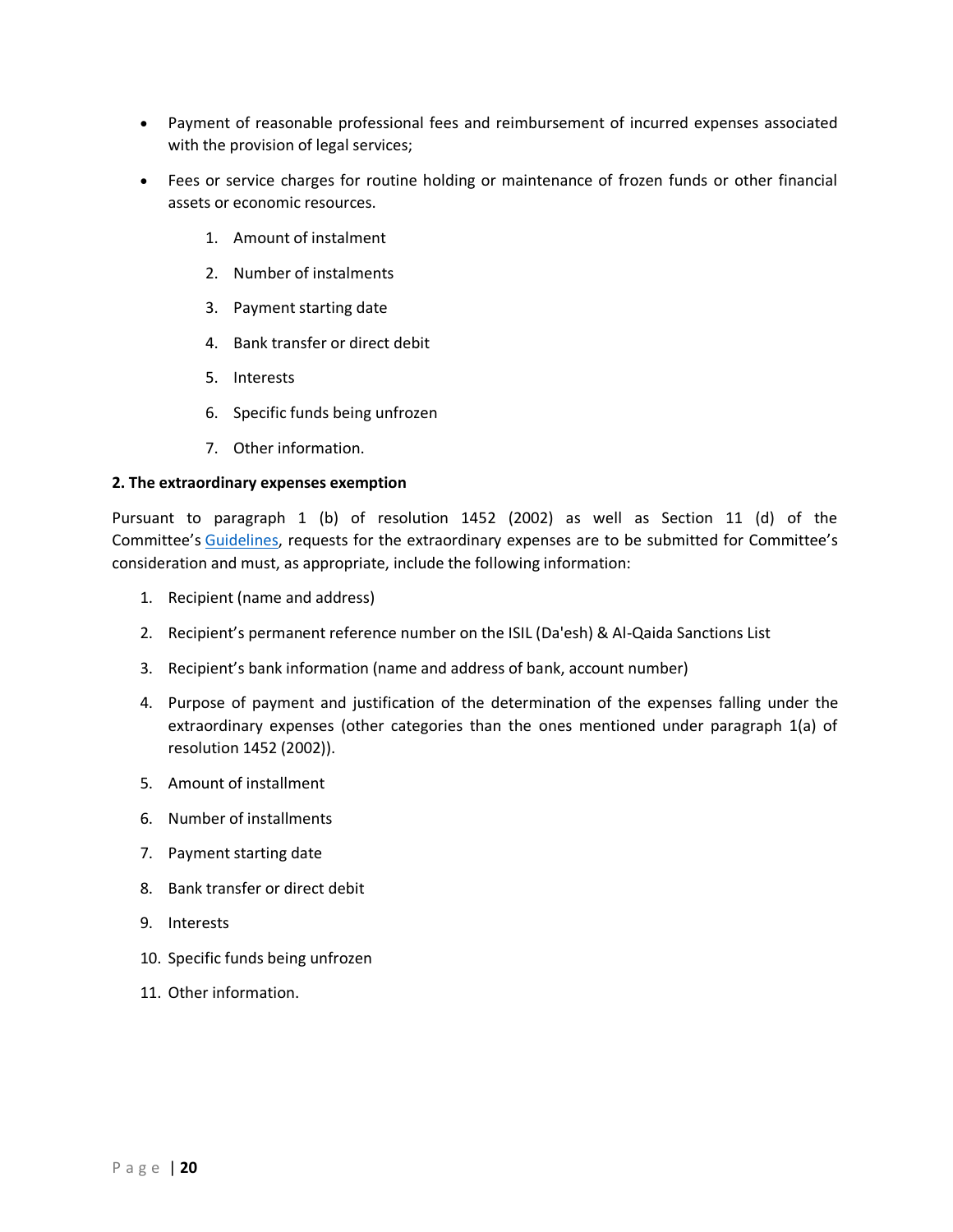### **7.2.2 How to make the request for exemptions to the assets freeze?**

#### **Member States**

Please send the requests/notifications for exemptions to the assets freeze to:

• The Chair of the Committee, His Excellency Mr. Dian Triansyah Djani, through the Permanent Mission of Indonesia to the United Nations, Email address: [ptri@indonesiamission-ny.org](mailto:ptri@indonesiamission-ny.org)

With a copy to:

• The Secretary of the Committee, Mr. Kiho Cha **Email address: [SC-1267-Committee@un.org](mailto:SC-1267-Committee@un.org)** 

For further details on how to apply for exemptions to the assets freeze measures in paragraph 1(a) of resolution 2368 (2017), please see the link below.

### [Explanation of form and process for asset freeze exemption request](https://www.un.org/securitycouncil/sites/www.un.org.securitycouncil/files/template_for_assets_freeze_exemption_request_-_e.pdf)  $\mathbb{\Xi}$

Taliban

For further details on how to apply for exemptions to the assets freeze measures in paragraph 1(a) of resolution 2255 (2015), please see the link below.

Explanation [of form and process for asset freeze exemption request](https://www.un.org/securitycouncil/sites/www.un.org.securitycouncil/files/template_for_1988_assets_freeze_exemption_requests_-_e.pdf)  $\mathbb E$ 

#### **7.2.3 Decision Making of the Committee**

The Committee, through the Secretariat, will immediately acknowledge receipt of the basic expense notification. Should no negative decision be taken by the Committee within the requisite 3 working day period, the Committee, through its Chair, will inform the notifying Member State thereof. The Committee will also inform the notifying Member State if a negative decision has been taken regarding the notification.

The Committee, through its Chair, will inform the Member States requesting an exemption for extraordinary expenses about its decision.

#### **7.2.4 How to make the request for exemptions to the assets freeze? (Taliban Sanctions List)**

Please send the requests/notifications for exemptions to the assets freeze to:

• The Chair of the Committee, His Excellency Mr. Dian Triansyah Djani, through the Permanent Mission of Indonesia to the United Nations, *Email address: [ptri@indonesiamission-ny.org](mailto:ptri@indonesiamission-ny.org)* 

With a copy to:

• The Secretary of the Committee, Mr. Kiho Cha, Email address: **[SC-1267-Committee@un.org](mailto:SC-1267-Committee@un.org)**

### **For further details on how to apply for exemptions to the assets freeze measures in paragraph 1(a) of resolution 2255 (2015), please see the link below.**

**[Explanation of form and process for asset freeze exemption request](https://www.un.org/securitycouncil/sites/www.un.org.securitycouncil/files/template_for_1988_assets_freeze_exemption_requests_-_e.pdf)**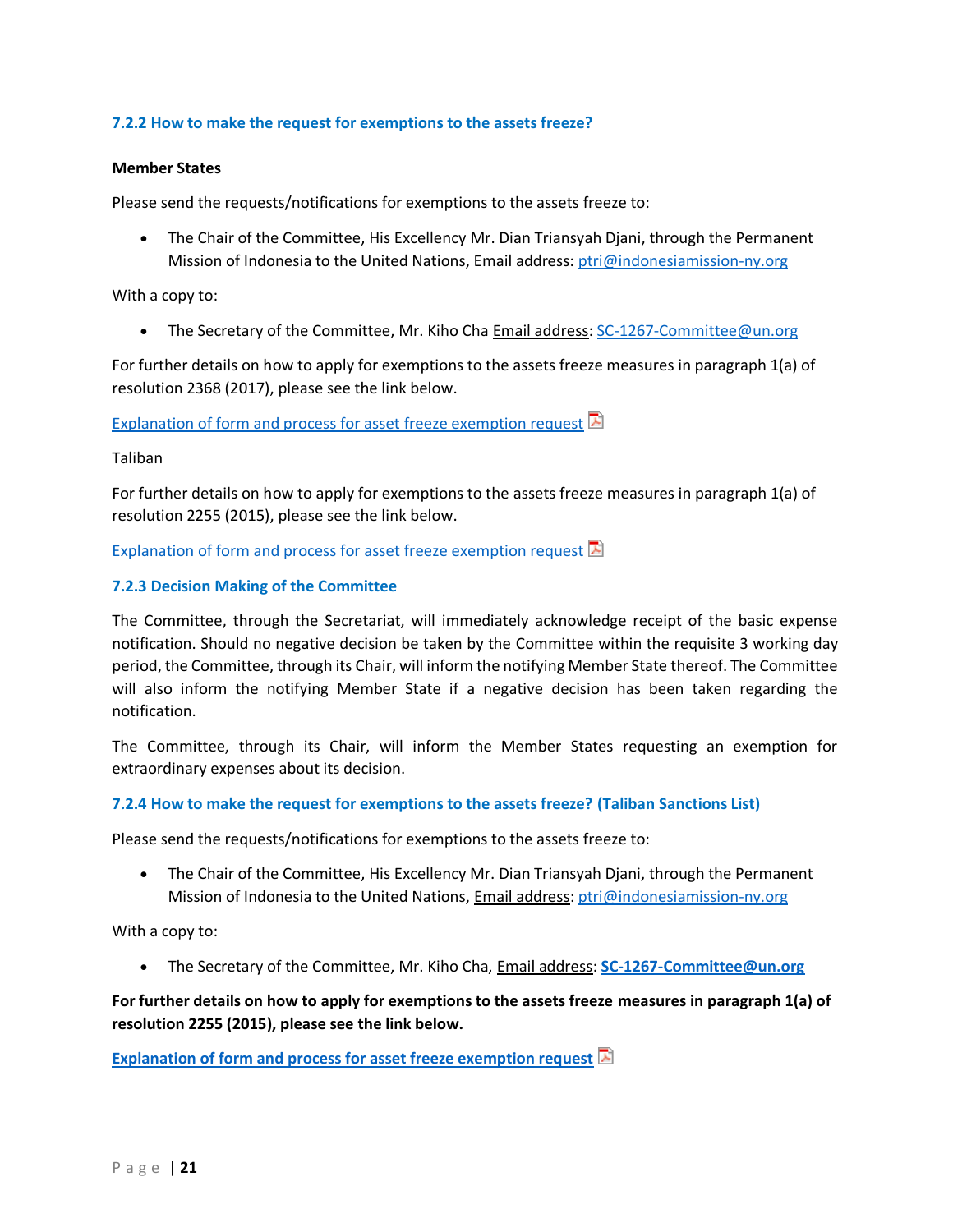# <span id="page-22-0"></span>8 De-Listing from the Consolidated List

Any individual or group listed in this list may submit an application to de-list their names from the list. Forms and procedures for de-listing are available on the 1267 Committee website (click [for more details\)](https://www.un.org/securitycouncil/sanctions/1267/aq_sanctions_list). Completed forms must be submitted to the AMLC.

The result of the application shall be decided by the 1267 Committee.

### **8.1 Procedures for Delisting**

- **I. Relevant Security Council resolutions /Committee Guidelines**
- Security Council [resolution 2368 \(2017\)](https://www.undocs.org/S/RES/2368(2017))  $\mathbb{E}$ : paragraphs 60 80
- [Committee Guidelines:](https://www.un.org/securitycouncil/sanctions/1267/committee-guidelines) Sections 4 and 7

### **II. Who is entitled to submit a delisting request?**

### **Member States**

Member States may at any time submit to the Committee requests for delisting of individuals and entities inscribed on the ISIL (Da'esh) & Al-Qaida Sanctions List.

### **Listed individuals and entities**

A petitioner seeking to submit a request for delisting can do so directly, or through a representative, by contacting the [Office of the Ombudsperson.](https://www.un.org/securitycouncil/ombudsperson) The website of the Ombudsperson sets out the procedures and requirements for making such a request.

### **III. What should be included in a delisting request from a Member State to the Committee?**

Delisting requests should contain the following information:

- 1. explanation as to why the designation does not or no longer meets the listing [criteria](https://www.un.org/securitycouncil/sanctions/1267/aq_sanctions_list/procedures-for-listing) (through countering the reasons for listing as stated in the list entry for that particular individual or entity);
- 2. the designee's current occupation and/or activities, and any other relevant information, such as information on assets;
- 3. any documentation supporting the request can be referred to and/or attached together with the explanation of its relevance, where appropriate.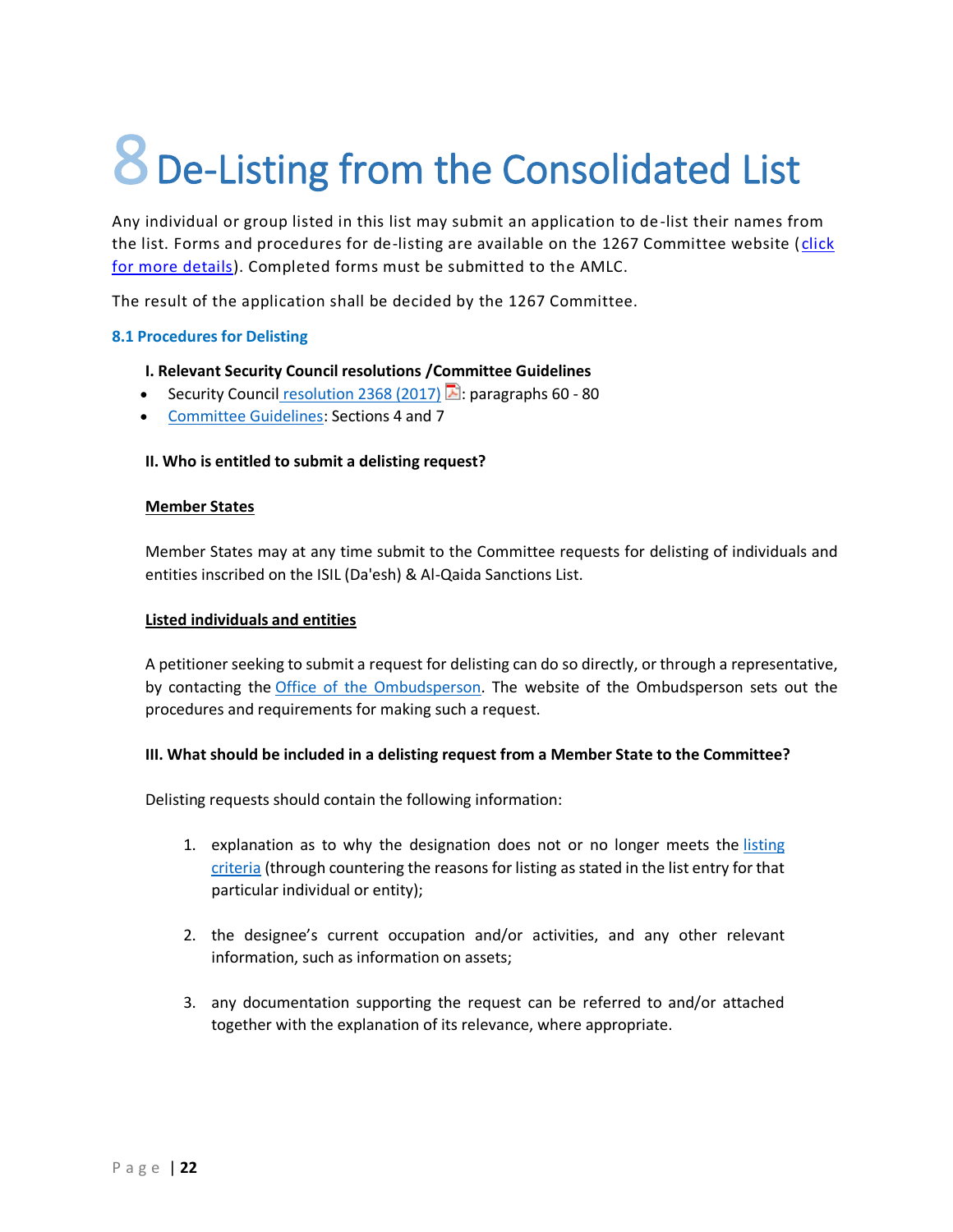For a deceased individual, the following information should be included:

1. death certificate or similar official documentation confirming the death whenever possible;

2. whether or not any legal beneficiary of the deceased's estate or any joint owner of his /her assets is on the Sanctions Lists.

### **8.2 Decision-making of the Committee**

If the Committee approves a delisting request, the Secretariat shall notify the Permanent Mission of the State or States where the individual or entity is believed to be located and, in the case of individuals, the country of which the person is a national or resident (to the extent this information is known).

### **8.2.1 Member State requests for de-listing**

In accordance with Section 7 of the [Committee's Guidelines](https://www.un.org/securitycouncil/sanctions/1267/committee-guidelines), the Committee will consider all complete delisting requests. If a delisting request is made by a State that did not propose the name in question for inclusion on the ISIL (Da'esh) & Al-Qaida Sanctions List, then the Committee's normal decision-making procedures apply and a decision will be taken by consensus.

Member States wishing to propose a Delisting request should use the [attached form,](https://www.un.org/securitycouncil/sites/www.un.org.securitycouncil/files/unprotected_1267_delisting_request_form_02_oct_2018.pdf) which is available in all official languages.

If a de-listing request is made by the State that proposed the name in question for de-listing (or, if there are multiple designating States, the request is made jointly by all States concerned), then the name will be removed from the List after a fixed time period unless (a) all fifteen members of the Committee are in favour of maintaining the listing; or (b) the matter is referred to the Security Council for a decision. These procedures are set out in more detail in paragraphs 69 - 71 of [resolution 2368](https://www.undocs.org/S/RES/2368(2017))   $(2017)$   $\Xi$ .

Please address the de-listing requests to:

- The Chair of the Committee, His Excellency Mr. Dian Triansyah Djani, through the Permanent Mission of Indonesia to the United Nations, Email address: [ptri@indonesiamission-ny.org](mailto:ptri@indonesiamission-ny.org)
- With a copy to: The Secretary of the Committee, Mr. Kiho Cha, Email address: [SC-1267-](mailto:SC-1267-Committee@un.org) [Committee@un.org](mailto:SC-1267-Committee@un.org)

### **8.2.3 De-listing requests submitted through the Office of the Ombudsperson**

In cases where the Ombudsperson recommends retaining a name on the ISIL (Da'esh) & Al-Qaida Sanctions List, the measures will remain in place. In cases where the Ombudsperson recommends delisting, the name will removed from the ISIL (Da'esh) & Al-Qaida Sanctions List after a fixed time period unless (a) all fifteen members of the Committee are in favour of maintaining the listing; or (b)